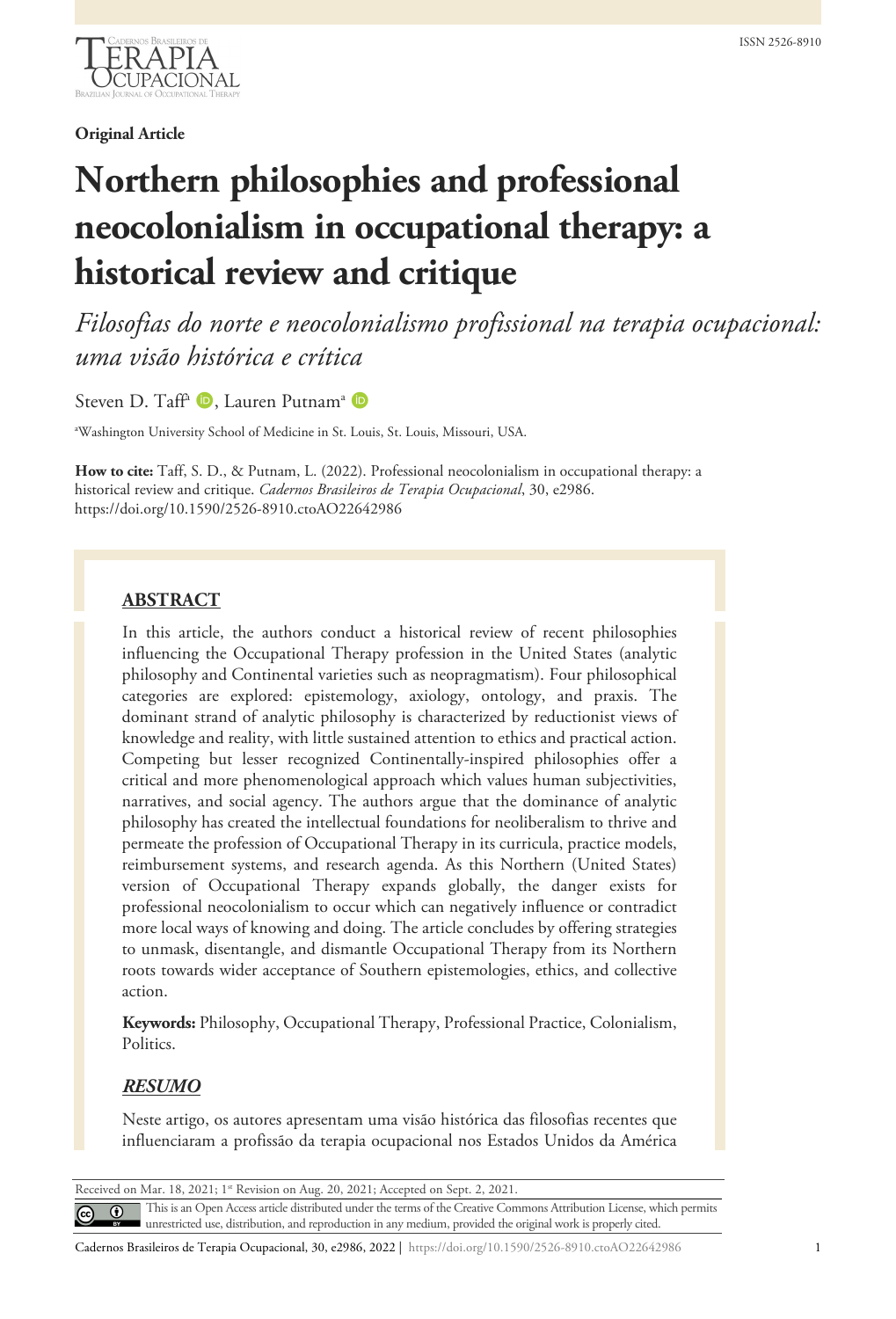(variantes da Filosofia Analítica e Continental, como o neopragmatismo). Quatro categorias filosóficas são exploradas: epistemologia, axiologia, ontologia e práxis. A vertente dominante da filosofia analítica é caracterizada pela visão reducionista do conhecimento e da realidade, com pouca atenção voltada para a ética e ação prática. Competindo com ela, mas com menor reconhecimento, correntes inspiradas na filosofia continental oferecem uma abordagem crítica e mais fenomenológica que valoriza a subjetividade humana, as narrativas e a agência social. Os autores argumentam que o domínio da filosofia analítica criou as bases intelectuais para o neoliberalismo prosperar e permear a profissão da terapia ocupacional em seus currículos, modelos de prática, sistemas de reembolso e agenda de pesquisa. À medida que esta versão do Norte (Estados Unidos) da terapia ocupacional se expande globalmente, existe o perigo de ocorrer o neocolonialismo profissional, que pode influenciar negativamente ou contradizer formas mais locais de saber e de fazer. O artigo conclui oferecendo estratégias para desmascarar, desembaraçar e desmantelar a terapia ocupacional de suas raízes do Norte em direção a uma ampla aceitação das epistemologias do Sul, da ética e da ação coletiva.

**Palavras-chave:** Filosofia, Terapia Ocupacional, Prática Profissional, Colonialismo Profissional, Política.

## **Introduction**

The profession of Occupational Therapy (OT) originated in the United States- the 'Global North'- and has therefore been strongly influenced by Northern perspectives in terms of its purpose, values, and supposed best methods. Despite more recent counterarguments (Taff & Babulal, 2021), pragmatism (a distinctly American philosophy) has been widely accepted historically as the primary philosophical foundation of Occupational Therapy, and, as such, has influenced all facets of the profession. Pragmatism, with its rejection of metaphysical consideration and focus on experience and experimentation, was easily assimilated into the positivist and reductionist medical model paradigm to which the young profession of Occupational Therapy aligned itself early in its history (Taff & Babulal, 2021). Despite the occasional emergence of more occupation-centered approaches over its history, Northern Occupational Therapy has largely been represented by the mechanistic paradigm as implemented in rehabilitation-centered practice focused on body structures and return of function (Kielhofner, 2009; Soares, 1991). In the instances where the profession has accepted occupation as a more fundamental consideration, healthcare systems and reimbursement structures based upon reductionist and neoliberal philosophical assumptions have limited its potential (Gupta & Taff, 2015). Even the meaning of the core concept of the profession, occupation, is imbued with assumptions and lexicons of the North (Babulal et al., 2021; Hammell, 2009). As Occupational Therapy has expanded globally in the past 100 years, many nations where the profession is developing have typically either adopted the Northern (United States) model or modified it to fit their local context (Christiansen, 2017; Drummond & Cruz, 2018). Regardless of which path taken, the foundations remain. Therefore, many of the basic epistemologies, values, and terminology of Northern Occupational Therapy have been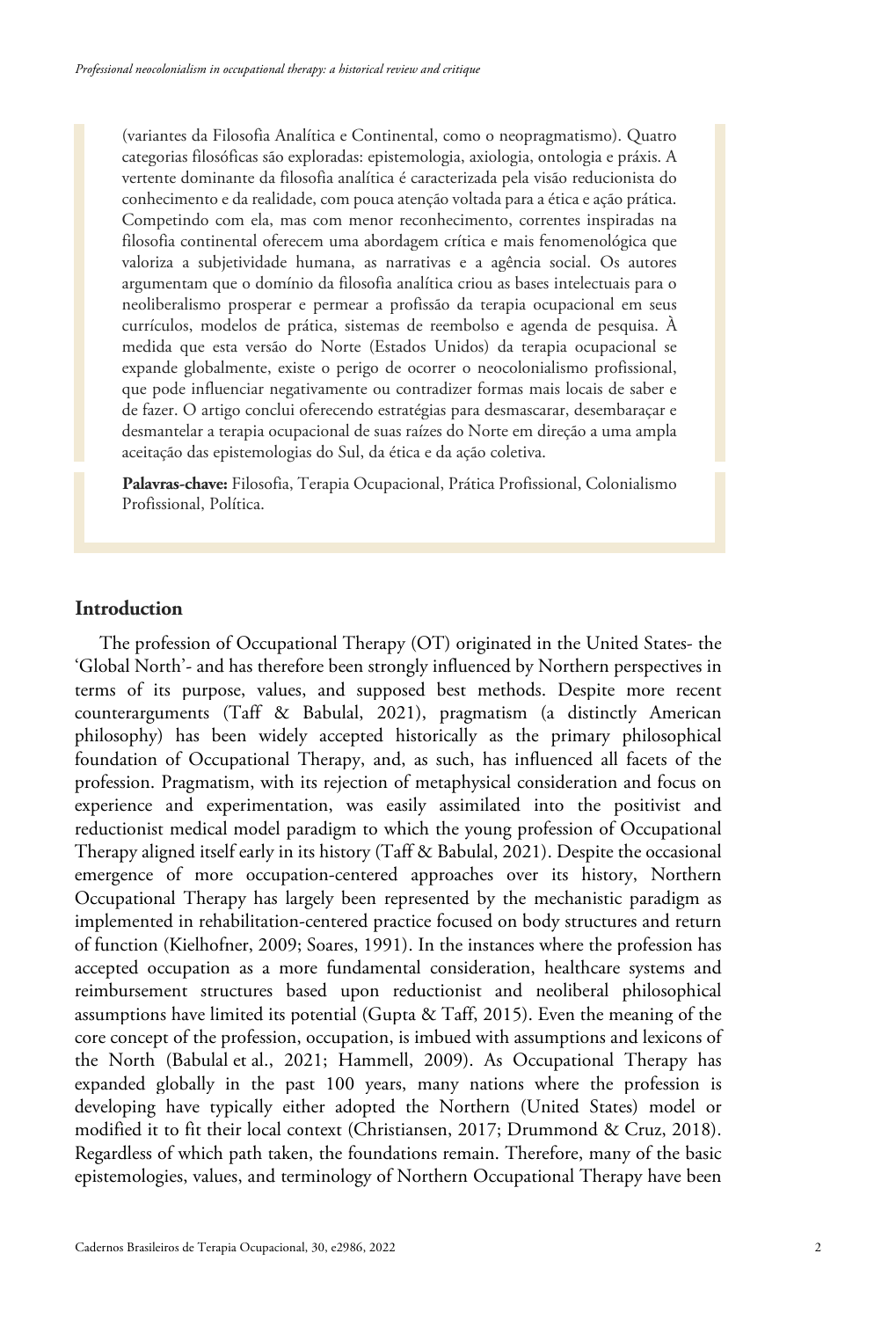incorporated, resulting in a professional neocolonialism which does not adequately represent Southern, or more local cultural traditions and views of health. Southern philosophical traditions are increasingly being recognized and welcomed as critical to informing the doing of Occupational Therapy and as ways to push back against the Northern neocolonialism of the profession and the people it serves (Connell, 2007; Guajardo et al., 2015; Kronenberg, 2013).

In this paper, we conduct a historical review of the foundational philosophies which currently inform Occupational Therapy in the United States and explore how these Northern philosophical influences impact professional education, research, and practice not only domestically, but also worldwide. We first discuss the history and some common themes, concepts, and thinkers in contemporary philosophy in the United States using the organizing categories of epistemology, axiology, ontology, and praxis. Within each of these categories, we discuss both the dominant analytic tradition as well as the less accepted resistance of Continental variants of philosophy, namely neopragmatism. We then proceed to briefly discuss how these reductionist philosophical foundations support neoliberal social structures and thus manifest themselves in how Occupational Therapy educates students, studies the essentials and outcomes of the profession, and delivers services for individuals and communities. Simultaneously, we offer a critique of the consequences of the Northern philosophical orientation and, finally, examine potential opportunities that exist to minimize the professional neocolonialism of Northern Occupational Therapy and inform a more global philosophical paradigm aimed at equitable health and wellbeing for all people.

#### **Contemporary Philosophy in the United States**

In the United States of the 1930's and 1940's, the discipline of philosophy was unstructured and directionless (Putnam, 1998). Classic pragmatism was on the wane, championed only by John Dewey in educational contexts. The social reconstructionism of George Counts, Harold Rugg and Theodore Brameld found limited influence, mainly in pockets of progressive educationalists, due to fears surrounding its radical proposals; essentially that schools can be the vehicle for social reform and training agents of change (Stanley, 1992). Into this void stepped the philosophy of analysis, which was welcomed as the logical successor to American pragmatism, extending that philosophy's "secular, scientifically-oriented creed" (Kuklick, 2001, p. 257). The philosophy of analysis, or analytic philosophy, as it was known in the United States, was initially influenced by- but later broke away from- logical positivism and the philosophers of the Vienna Circle. Although not as narrowly prescribed as sometimes portrayed, analytic philosophy has typically been guided by some version of the following central tenets (Dummett, 1993; Gettier, 1963; Glendinning, 2006; Schwartz, 2012):

- 1. Conceptual clarity is the primary objective;
- 2. In epistemology, knowledge is more than simply justified true belief;
- 3. Clarity can be achieved only through formal logic and linguistic semantics;
- 4. The analysis of language is prior to the analysis of thought;
- 5. Philosophy must be aligned with the methods of contemporary science;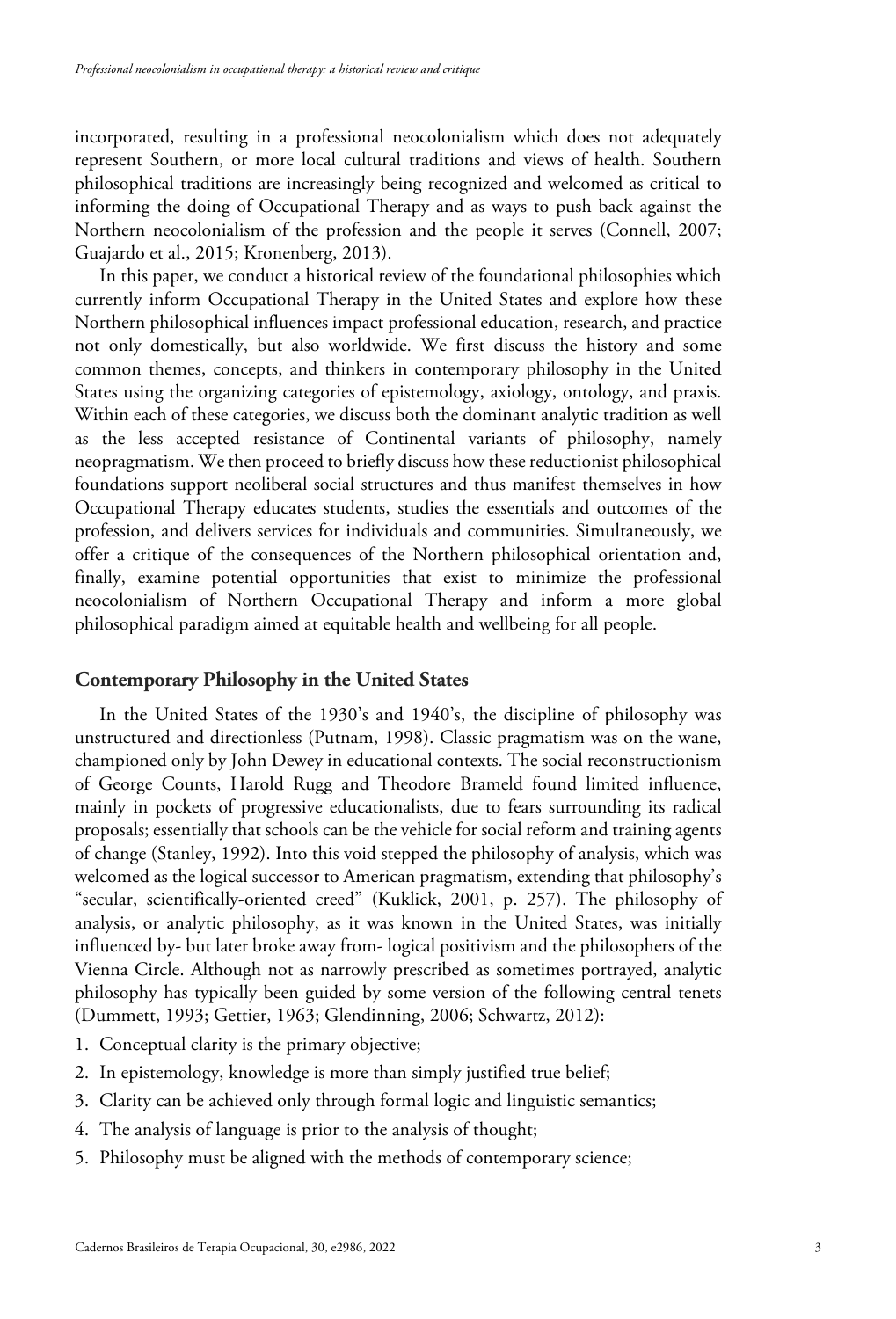- 6. A priority on a reductionist perspective where precision and narrowly-defined questions are favored over broad, metaphysical discussions;
- 7. A relative disregard for historical context and the history of philosophical development and connections to other disciplines.

Despite adherence (mostly) to the above core principles, the analytic philosophy movement is in actuality quite varied and disagreements between its various proponents are common (Kuklick, 2001; Putnam, 1998). In the United States, analytic philosophy quickly gained prominence in the two decades following World War II, led by thinkers including W.V.O. Quine, Hilary Putnam, Donald Davidson, and Nelson Goodman, among others (Kuklick, 2001; Putnam, 1998). With its decidedly objective nature, analytic philosophy found an easy home in postwar America, where thought traditions resistant to ideology and supportive of technical advancement were welcomed (Putnam, 1998).

Scholars have suggested that the philosophical history of Occupational Therapy is comprised of a series of alternating swings between pragmatism and structuralism (Hooper & Wood, 2002), while others have proposed that positivism (as both a predecessor and contemporary correspondent of analytic philosophy) has consistently been an influence on the profession since its inception (Taff & Babulal, 2021). Regardless of these perspectives and occasional challenges to its basic tenets (for example, Thomas Kuhn's (Kuhn, 1962) iconic book, *The Structure of Scientific Revolutions,* Herbert Marcuse's (Marcuse, 1964) *One-Dimensional Man*, and John Rawls' (Rawls, 1970) *A Theory of Justice*), analytic philosophy has remained the dominant stream of thought in the United States for the past 70 years and continues to reinforce a reductionist perspective of human occupation and health that has generally characterized biomedicine and American healthcare and reimbursement systems.

Notwithstanding the unquestioned dominance of analytic philosophy in the United States, there has been sporadic opposition, first in the early 1960's with The Port Huron Statement and the rise of the New Left (Kuklick, 2001), and again in the late 1970's and early 1980's, led by Richard Rorty, Cornel West, Stanley Cavell, and the internal realism of Hilary Putnam. Each of these attacks on the rationality of the analytic tradition and its abandonment of the public intellectual role of philosophy were directly informed by philosophies deriving from Continental backgrounds. Continental philosophy is not easily or succinctly defined, but generally refers to a system of thought that began with Immanuel Kant's *Critique of Pure Reason* (1781) (Kant, 1998) and *Critique of the Power of Judgment* (1790) (Kant, 2000) and continues in various forms today (Critchley, 2001). Continental philosophy seeks to address "existential, moral or ethical and aesthetic questions: questions about the nature of existence and the meaning of life, questions of right and wrong or of the meaning of art and beauty" (West, 2010, p.5). Continental philosophies are in focus and method the converse of analytic philosophy and tend towards the study of change as elicited through critique, praxis, and emancipation (Critchley, 2001). Schools of thought often associated with the Continental tradition include existentialism, Marxism, phenomenology, critical theory, and deconstruction. This collection of Continental variants can be quite diverse, but all share the proclivity to address problems not with logic, mathematics, or 'rigorous'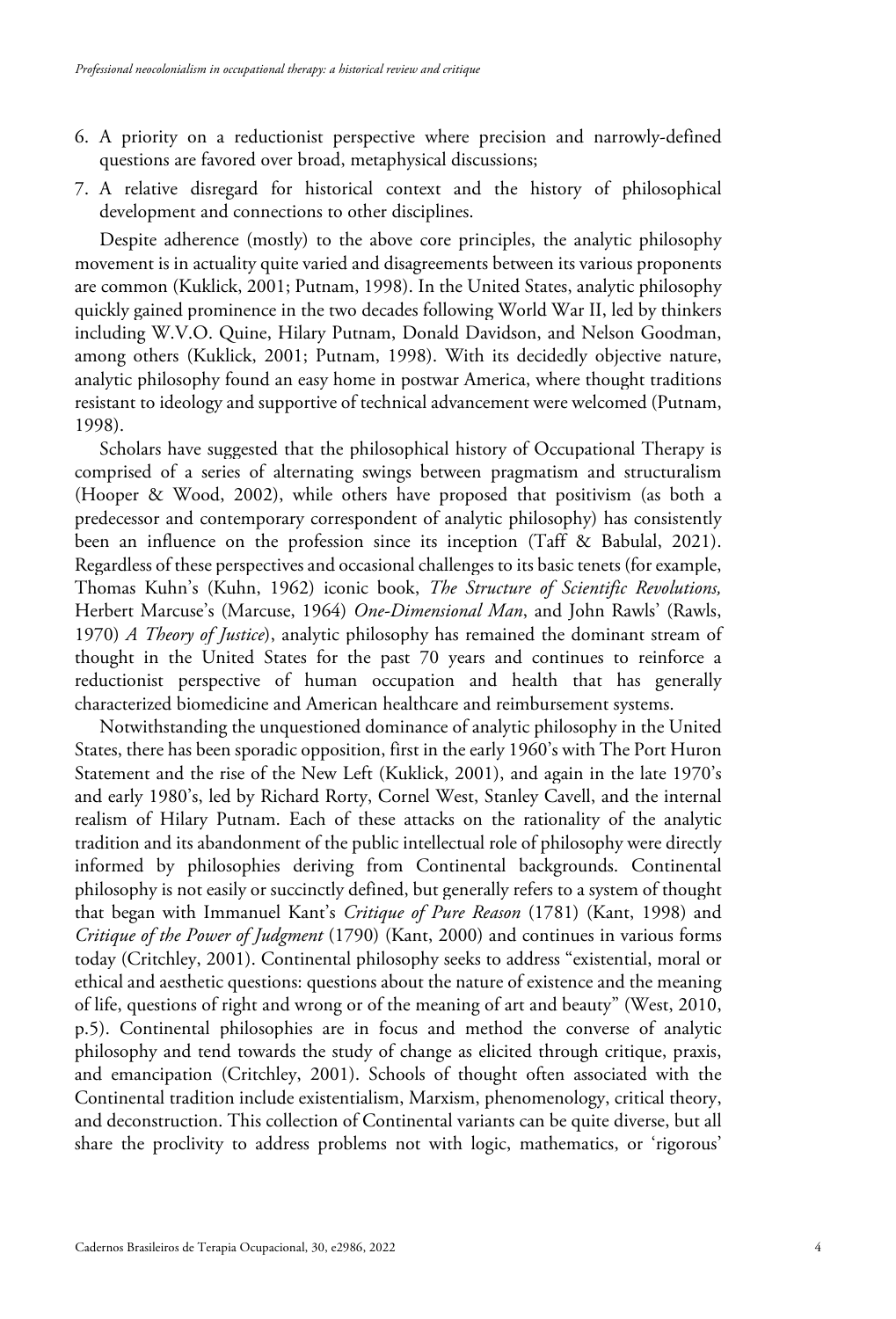science as analytic philosophy would, but rather through means both textual and contextual (Critchley, 2001).

In the mid-1980's, Rajchman & West (1985) gathered a variety of philosophers-including many who had identified as analytic philosophers for some or most of their careers- to author influential essays under the banner of 'post-analytic philosophy'. Post-analytic philosophy expresses some of the themes typically present in Continental streams of thought, focusing on literary theory, history of science, and moral-political philosophy, all fields where "great social questions were at stake" (Rajchman, 1985, p. 25). These post-analytic topics of concern found voice in the writings of Rorty (in particular), West, Cavell, and also Putnam to a degree, albeit through the filter of realism. Even with this renewal of Continental thought in American philosophy, cracks in the pervasiveness of analytic philosophy in academia have not been widespread; Putnam (1998, p. 219) noted the exclusion of Continental philosophy, stating that "the leading PhD-granting institutions rarely include texts by Foucault or Derrida in their courses, and the work of Jürgen Habermas has only begun to receive attention- and then usually only in ethics courses- fairly recently". While even a partial history or conceptual exploration of either analytic or Continental philosophy is well beyond the scope of this paper, we suggest with confidence that the current American philosophical landscape in 2021 is a mix of mostly analytic philosophy accompanied by a smaller measure of neopragmatism predisposed to a Continental mindset. This philosophical amalgam underpins the physical and social sciences, thus informing a variety of policies, institutions, and professions (including healthcare professions such as Occupational Therapy).

## **Method**

The method for this historical review consisted of two major steps. First, we separated out the three broad elements historically present in every philosophy (Pritchard, 2016): epistemology (knowledge), axiology (ethics), and ontology (reality) and added the dimension of praxis (action) as the organizing criteria for analyzing literature. Next, within each of those four dimensions, we conducted a literature review extending from 1920 to 2020, identifying ideas and representative philosophers whose thoughts have been intellectually, socially, and professionally influential in the United States, with particular focus on the past three or four decades. The literature review used the following search terms: axiology, epistemology, ethics, ontology, philosophy, philosophers, praxis, and United States. A basic content analysis using frequency counts to identify leading philosophical schools and thinkers was supplemented by (and compared to) historical texts documenting the evolution of philosophy in the United States over the past 100 years.

#### **Results**

#### **Epistemology**

Epistemology, the exploration of knowledge, is expressed in the United States mostly through the lens of the scientific language and methods of analytic philosophy but is occasionally opposed through the perspectives of neopragmatism and other variants of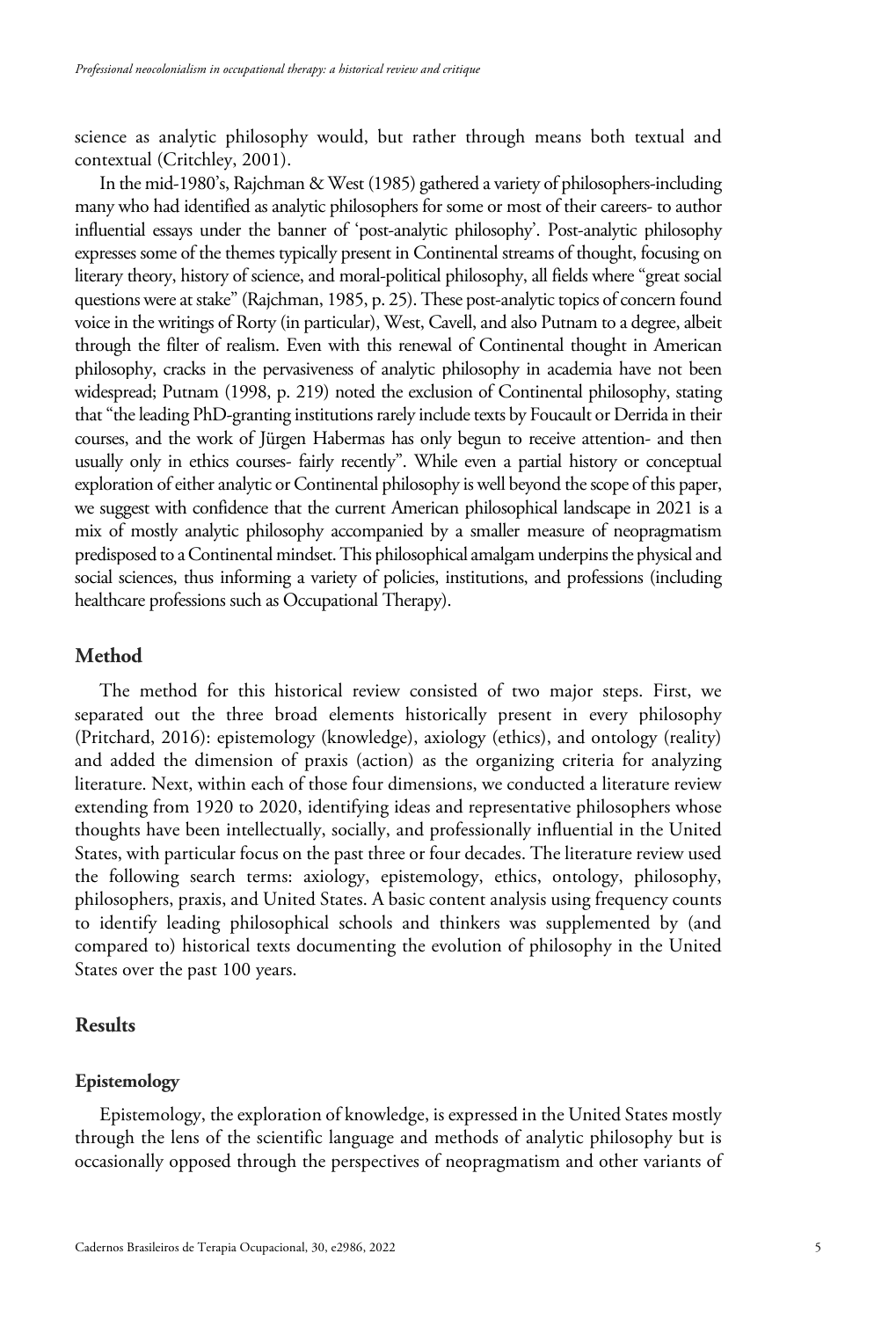Continental philosophy. Analytic philosophy generally views philosophy and empirical science as one in the same. Quine (1969, p. 69) suggests that knowledge should only be "concerned with the foundations of science". Within that paradigm, knowledge is produced through precise, controlled scientific methods. Quine rejects the notion that approaches other than rigorous science can serve as explanatory mechanisms; only observation and verification through empirical exploration can supply a true understanding of the world. Quine views human knowledge as a belief system that is either: 1) confirmed through empirical science, 2) modified and re-tested, or 3) rejected outright. In this view, humans cannot possess knowledge prior to experimentation. Meaning, as an element of knowledge, "[...] is ill-suited for use as an instrument of philosophical and scientific clarification and analysis [...]" (Quine, 1981, p.185). Analytic philosophy rejects knowledge as a useful term for science, although it is acceptable for everyday use. That said, knowledge *can* be embodied in language, and since language can be broken down into discrete, measurable units, it is therefore suitable for scientific study. Semantically, Quine prefers the use of the term 'theories' to 'knowledge', as it is more precise and speaks to the need to test our theories through scientific investigation. While Quine's work- and that of others sharing similar viewswas very influential, there does exist a wider continuum of analytic thought. That said, the template of *philosophy-as-science*, with its strict focus on empirical methods that are reductionist and rigorous, is a hallmark of conventional analytic philosophy. It was this basic paradigm that medicine adopted as the foundation of biomedical science relatively early in the  $20<sup>th</sup>$  century.

Nelson Goodman, another philosopher who falls within the realm of the analytic tradition, holds a wider conception of epistemology than many of his peers. For Goodman (1978), science, art, and philosophy all contribute to the development of human understanding, or "worldmaking". Therefore, epistemology, or knowledge, is a wide-ranging enterprise where our concepts establish a structure for us to construct 'versions', or worlds. Goodman's perspective is important in that it marks a nexus of epistemology with ontology, as the version or world we ascribe to as 'real' only exists within our conceptualizations of it, and not independently. Words and language are critical here, but not in the same way as the more common linguistic scrutiny of many analytic philosophers. Here, words name and give shape to aspects of our worlds, thus making them real. Goodman's focus on the role of words and language can also be viewed as linking analytic philosophy with the Continental traditions of postmodernism and deconstruction.

Richard Rorty spent considerable time in his career pondering issues surrounding epistemology and how our categorization of and approach towards exploring knowledge is complicated in the everyday world of applied philosophy. Rorty, another thinker who originally started in the analytic tradition, gradually developed a version of neopragmatism which had much more in common with Continental postmodernism than conventional analytic philosophy. In his view, questions of epistemology are foundational to ask, however, there are no objective truths to be discovered and thus no one theory of knowledge is better than another. A neopragmatic viewpoint suggests that one cannot describe experiences or knowledge objectively because every person's perspective is uniquely *theirs*, and that is sufficient to guide them in their everyday lives. No universal or scientifically-proven knowledge is necessary.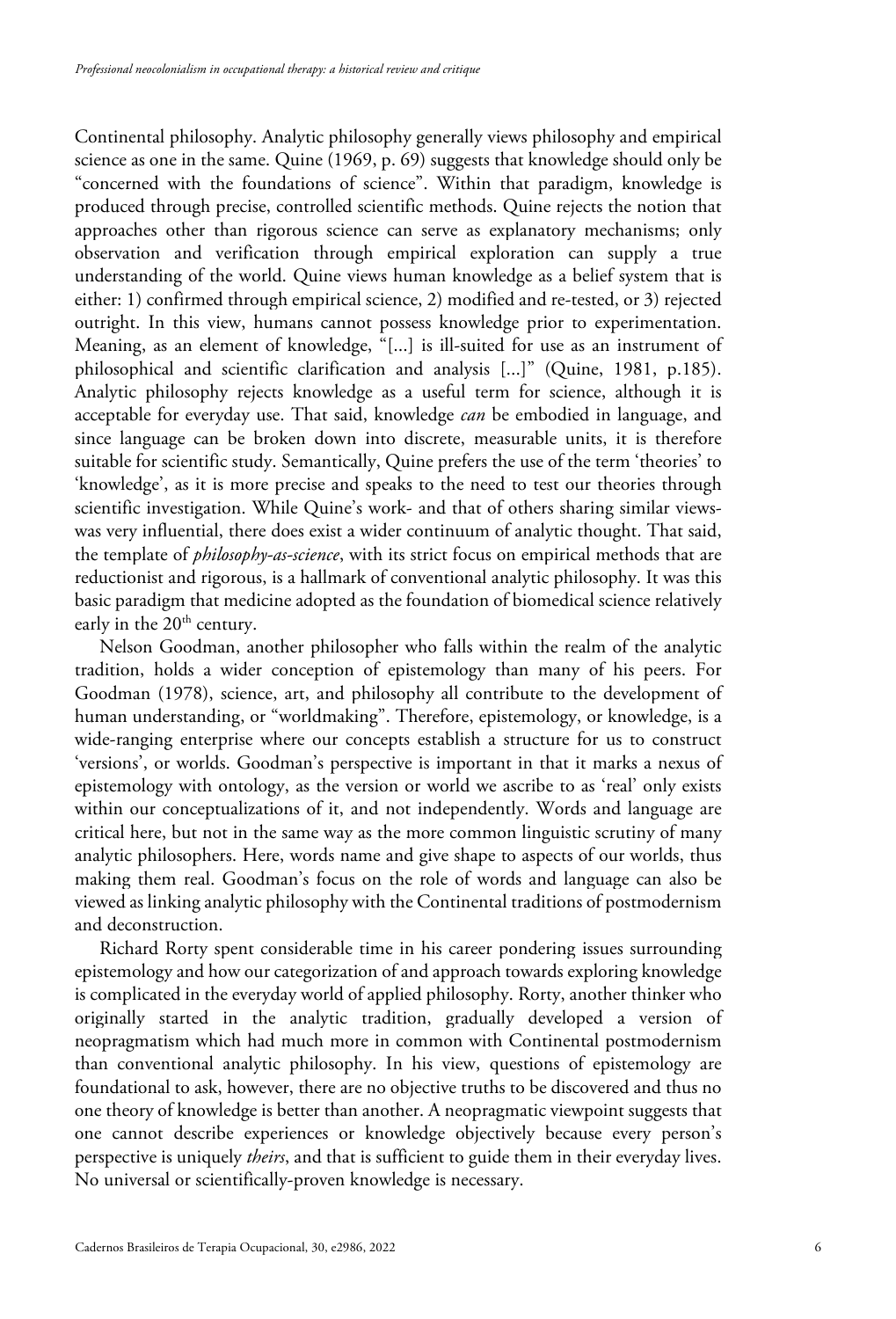Thus, a healthy skepticism is at the core of Rorty's perspective on epistemology. The entire concept of one theory of knowledge is simply confusion between offering a causal explanation for beliefs rather than a justification for why one believes something to be true (Rorty, 1979). Therefore, the only truth which is beyond doubt is the fact that humans all have thoughts and emotions that matter only in their personal contexts. To think of knowledge as an issue about which we ought to have a singular theory is a vestige of the seventeenth century. Rorty wonders when people will stop asking questions such as "what is knowledge" that were inherited from previous philosophical conversations that have no relevance to the issues we face today: "an ironist hopes that by the time she has finished…introducing brand new words, people will no longer ask questions phrased in the old words" (Rorty, 1989, p.78). Rorty's epistemological skepticism suggests that individual beliefs are justifiable based upon utility and contextual best fit, not some non-existent universal truth. The development of knowledge "does not consist in getting our descriptions and theories closer to an independently existing reality" (Kolenda, 1990, p. 8).

Human knowledge is therefore best represented as the behavior and words we use in our day-to-day lives (Rorty, 1979). For Rorty (1979, p. 379), the "vocabularies of the day" are what frame knowledge as useful; knowledge is 'true' only insofar as it serves a practical purpose. The context of our daily vocabularies is all we can 'know', and therefore our goal should not be a quest for objective truth, but rather to simply keep the conversation going.

#### **Axiology**

For much of its early history, analytic philosophy did not have much to say regarding the axiological dimensions of philosophy, relegating such thoughts to personal attitudes and feelings which were beyond logical or mathematic analysis. Aside from G.E. Moore's (Moore, 1994) *Principia Ethica*, most analytic philosophers considered ethical values, like those of aesthetics, as not provable and thus not worthy of rigorous examination (Glock, 2011; Preston, 2019). Shortly after World War II, a small group of British philosophers (led by R. M. Hare) in the analytic tradition explored 'metaethics', a neutral analysis of moral concepts and configurations of moral arguments (Glock, 2011). Metaethics, however, was not a study of ethical dilemmas themselves, but rather "the logical study of the language of morals" (Hare, 1952, p. 5). In the United States of the 1960's, the triple catalysts of the Civil Rights movement, the Vietnam War, and the beginning of environmental awareness nudged new discussions of ethics, culminating with John Rawls' landmark book, *A Theory of Justice* (1970).

In his seminal work, *A Theory of Justice* (1970), Rawls' main assertion is that justice may be equated to fairness, wherein the process of deciding what it means to live in a just society, requires agreement amongst all parties regarding that which is fair. In his view, conditions which are fair should nullify the 'accidents of natural endowment' and 'contingencies of social circumstance' into which different people are born. Such a view is clearly reflected in the Western society's reverence for self-determination. In the United States specifically this is exemplified by an emphasis on the fictional equality of opportunity for all. Nowhere is this more obvious than the nation's unyielding belief in the "American Dream", wherein societal institutions set up to ensure equality of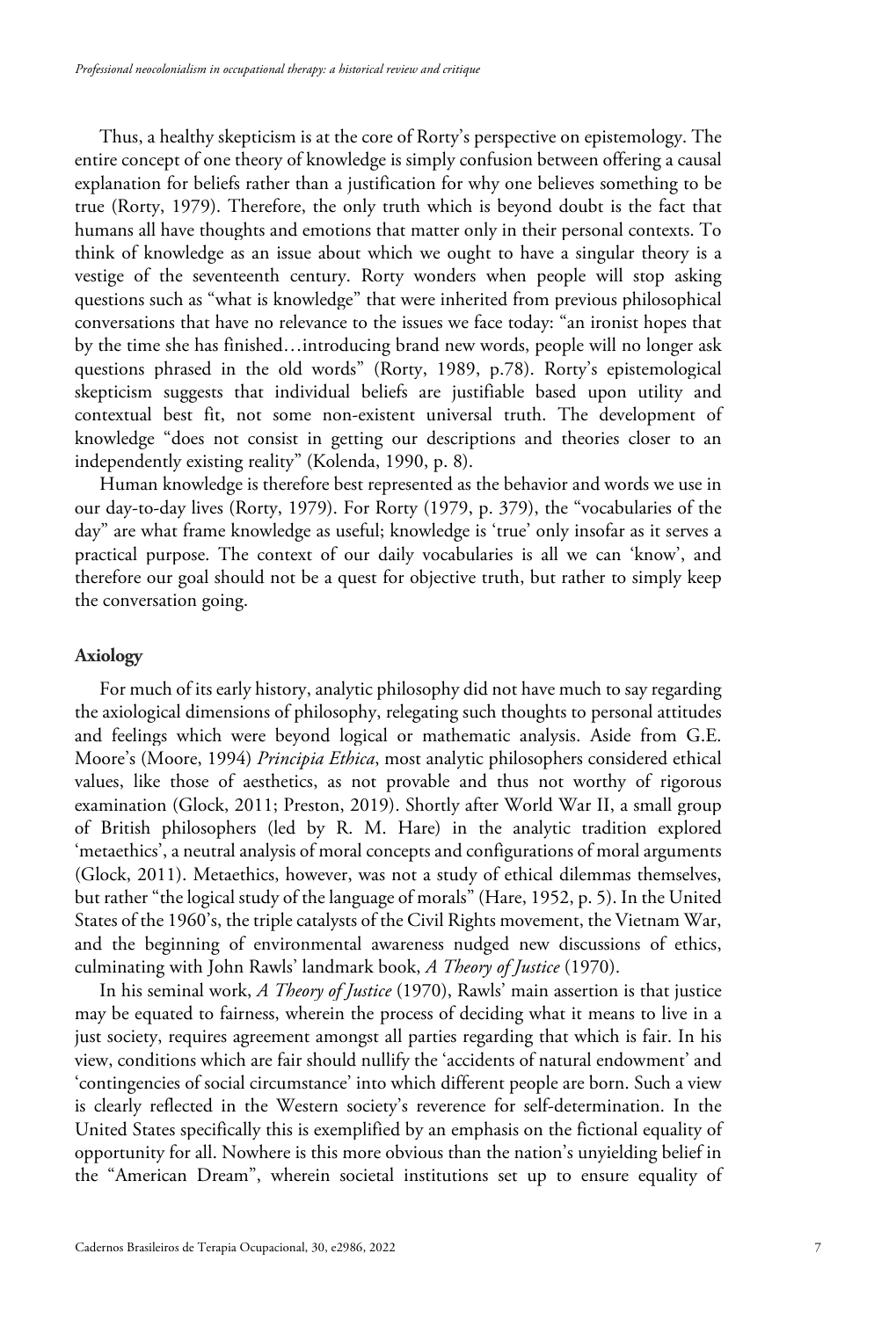opportunity are considered enough to facilitate the upward mobility, prosperity and success of everyone, providing they are willing to work hard, take risks, and make sacrifices (Barone, 2020).

According to Rawls, designing this social contract for justice requires a clear delineation of the ideal circumstances under which fairness may be rationally agreed upon, a theoretical situation that Rawls terms 'the original position'. As part of this original position for idealized, rational decision-making, members of a society must exist within a theoretical 'veil of ignorance' in which they are unaware of any specific information about their own lives or circumstances. In stripping individuals of their own personal concerns, morally prudent conclusions about what is most fair for everyone can be reached as self-interest and the irrationality that comes with it, have been removed from the equation. It is this specific and careful cultivation of conditions for rational decision-making that can be clearly tied back to analytic philosophy's preoccupation with logic, rationality, and precision of language. Rather than relying on some spiritually transcendent or intuitive ethical framework to guide society's moral consciousness, rationality rules the day.

In the real world, however, such an ideal 'original position' in which self-interest does not factor is not practical. In a society where individualism and self-determination are deeply wrapped up in narratives about equality of opportunity rather than equality as an outcome, such principles cannot be universally adopted or maintained. Here, Rawls and analytic paradigms are at odds, as knowledge and thus our truth and beliefs about the world, created by and reflected in our ability to relay them in language, are only valuable insofar as they correspond to reality, and thus may be applied practically. This dissonance between reality and the rational conditions of justice and fairness proposed by Rawls is reflected practically in the many social ills and inequalities that persist in the United States, and is another stark reminder of the divided, binomial struggle between the dominant analytic paradigm challenged by post-analytic perspectives influenced by Continental thought.

Richard Rorty's postanalytic neopragmatism offers another Continental perspective on ethics which is grounded in the concept of solidarity, a situation of continual expansion of those accepted as 'us' that is achieved through imagination in the form of novels and film but at best through personal narrative and sharing mutual experiences (Rorty, 1989). Solidarity is "[...] created by increasing our sensitivity to the particular details of the pain and suffering of other, unfamiliar sorts of people. Such increased sensitivity makes it more difficult to marginalize people different from ourselves" (Rorty, 1989, p. 15). Rorty's suggestion that language and conversation replace knowledge focuses on epistemology, but also has ethical implications. Authentic conversation has as its aim better understanding of another person; part of that understanding is getting to know another's values, practices, and hopes. In present-tense conversations, people not only learn each other's hopes, but also create hope for that very conversation (Cooke, 2004). Understood in this way, Rorty's push to 'keep the conversation going' is a fundamentally ethical plea, for if we keep talking, solidarity increases and cruelty decreases. In Rorty's view, the end goal of any ethical project is not some ultimate or universal moral maxim, but rather creating a more just society. The key to creating such societies is to strike a balance between supporting individual freedoms and limiting societal cruelty, and to do away with moral imperatives and replace those with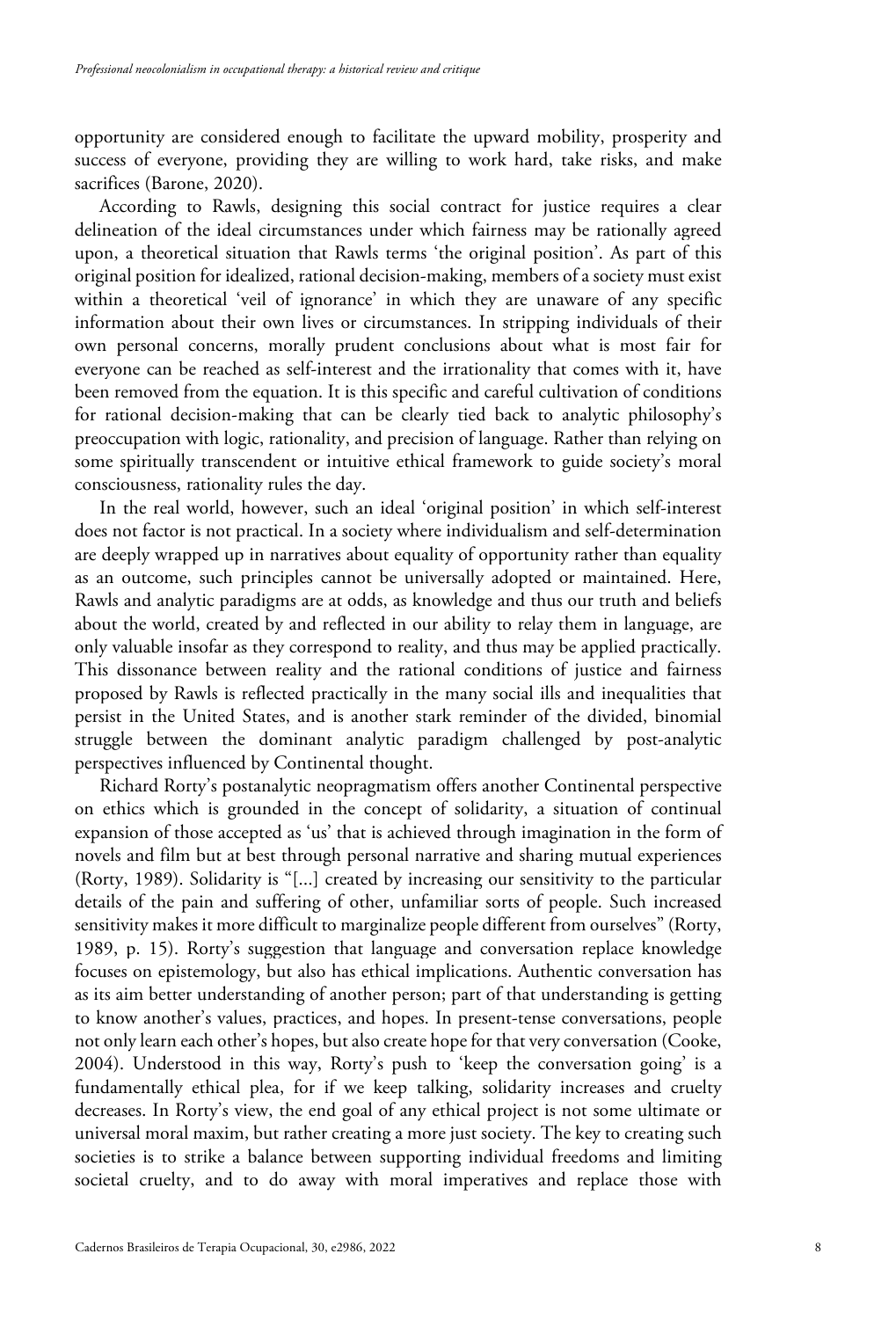"imaginative identification" that recognizes the suffering of other people (Rorty, 1989, p. 93).

Stanley Cavell is another philosopher who began his career in the analytic tradition but developed an eclectic philosophical style that ranged from linguistics to film. Cavell never wrote explicitly about ethics or moral philosophy; rather he offers an "implied ethics" (Sparti, 2000, p. 82) best illustrated by the concept of 'responsiveness'. Responsiveness as an ethical aim is directly opposed to the more typical human reaction of avoiding the pain and suffering of others. For Cavell, we become ethical when we acknowledge others as humans connected by subtle but universally existing emotions and states such as anxiety, pain, joy, and fear. Responsiveness involves taking others' perspectives; realizing that others may feel what we feel is the very thing we should proactively acknowledge. This is not simply responding to another's words or actions; ideally we acknowledge our connection: "precisely because the others are in fact acknowledgeable, that their existence and their presence – their being present to us – need not be subject to epistemic justification" (Sparti, 2000, p. 87). This ethical implication- responsiveness- is not simply a recognition; however, there is a corresponding call for action. In this way, Cavell always views ethics and praxis as linked.

Responsiveness is the acknowledgement, and its subsequent action is what fully allows us into knowing another's life space. This 'knowing' calls upon us to confront, heal, and soothe. In this way, responsiveness functions as ethics, praxis, ontology, and epistemology all at once. Ethics, for Cavell, involves us facing our responsibility (not avoiding) to know others and act to help them. Overcoming our natural inclination to avoid such existentially terrifying situations is at the heart of Cavell's implied ethics; it is essentially an intersubjective knowing that supports both interpersonal relationships and democratic citizenship. Cavell's concept of knowing is closely related to the Continental view of Levinas' 'ethics of the other' (Levinas, 1969).

Another Cavellian concept that has implications for contemporary American axiology is perfectionism, or, more specifically, moral perfectionism. Moral perfectionism as a philosophical concept has nothing to do with the characteristic of being meticulous in every detail of life; rather, it is a worldview tied closely to beliefs that describe how humans examine the direction of their lives (Arcilla, 2012, p. 31). In *Conditions Handsome and Unhandsome*, Cavell (1990) spells out what he means by moral perfectionism and its "[...] contribution to thinking about the moral necessity of making oneself intelligible (one's actions, one's sufferings, one's position)…as if the threat to one's moral coherence comes most insistently from that quarter, from one's sense of obscurity to oneself".

Moral perfectionism is not simple or even deep self-knowledge. Instead, it centers on the general understanding of one's identity as lived in the practical world with other self-intelligible beings (Arcilla, 2012). This basic understanding of oneself amounts to a confidence in knowing who one is, and what one stands for. People need this minimal level of self-intelligibility in order to be morally coherent and therefore fully responsive to others needs. Responsiveness in emotion *and* action is at the core of Cavell's conceptualization of an everyday ethics. The reciprocal nature of moral perfectionism illustrates not only our own anxiety about self-intelligibility and how we should live a good life, but also that we each have a responsibility to help others navigate those same dilemmas in their lives. Finding one's way (or helping another do likewise) in a complex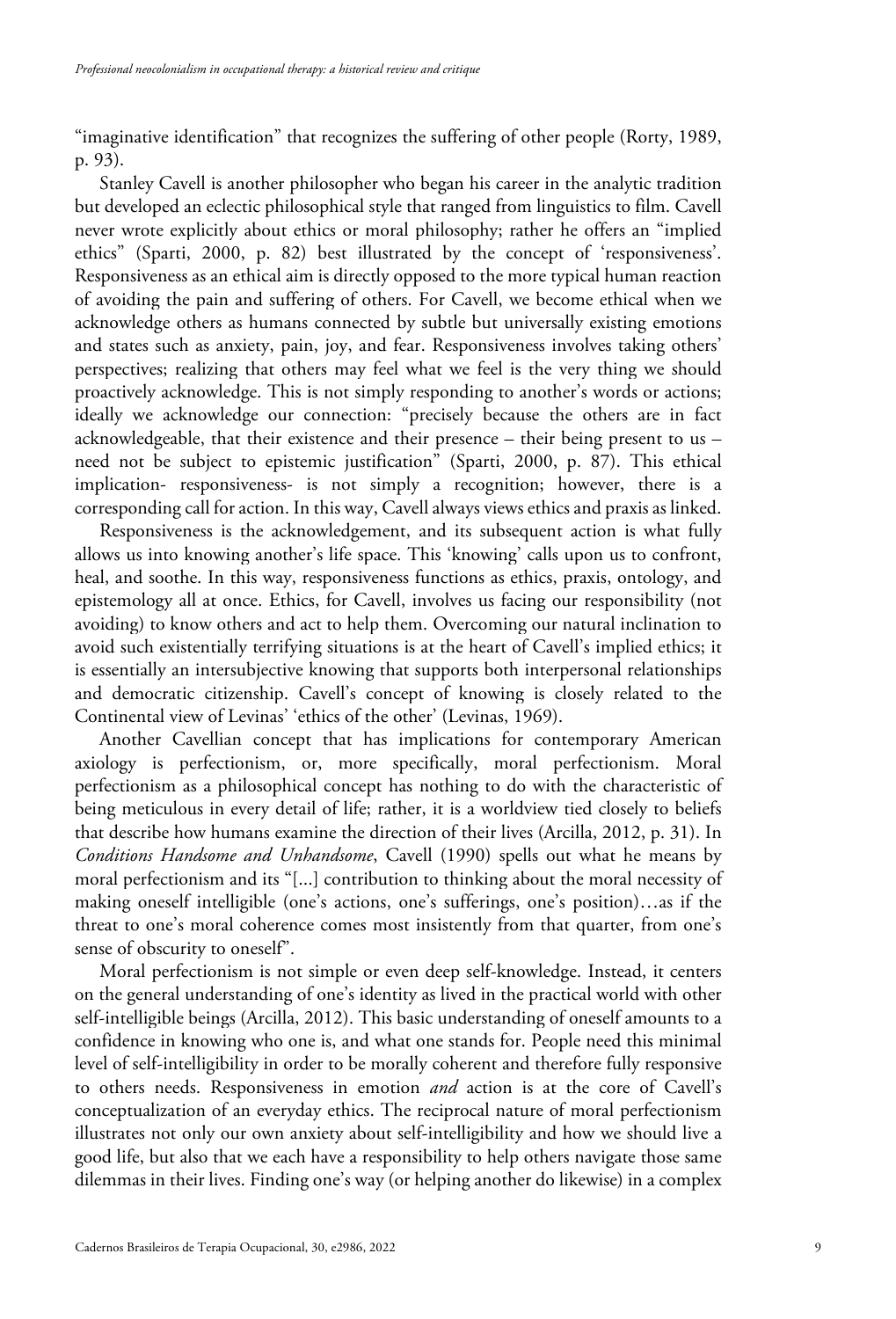world is the essence of moral perfectionism and brings to light the educational aspects of Cavell's ethical aims.

Moral perfectionism is thus a sort of ethical mandate- learning about others in order to help raise them from self-obscurity is a moral enterprise that contributes to our ability to live fully connected with each other in a democratic society. Education (learning) is therefore in itself an ethical act and our mutual education (of oneself and any other) serves as an ethical journey. We ourselves do not represent humanity individually; it is through each individual helping others be their best selves that we strive for moral perfectionism. This constant striving- an education- for others forms another strand of an ethical foundation that pushes back against traditional American norms of rugged individualism, self-reliance and competitive social Darwinism.

#### **Ontology**

The nature of reality, existence or being- ontology- owns a similar recent history to axiology (ethics) in the United States. Symons (2010, p. 349) aptly describes ontology as "[...] a slippery business which is usually characterized via the claim that it is the inquiry into the nature of existence or the attempt to determine the kinds of things that exist". The recent history of ontology within analytic philosophy paints a dynamic picture where attitudes fluctuated widely and quickly. In the early 1900's, the analytic tradition made room for discussions regarding ontology. However, as the discipline approached mid-century and focused primarily on language and logic, analytic philosophers generally had little to say about ontological questions that belonged in the realm of metaphysics, and were thus not verifiable. Starting in the late 1950's and early 1960's, discussions of ontology in analytic circles reemerged in a "very robust and unapologetic manner" (Symons, 2010, p. 350) due in the large part to Quine's (1969) criticism of the analytic-synthetic demarcation and Strawson's (1959) discussion of the metaphysical assumptions that impact ordinary speech and thought.

The emergence of metaphysics (specifically ontology) as a valid aspect of debate within analytic philosophy reached a tipping point with Saul Kripke's (Kripke, 1972) influential *Naming and Necessity*. In that book, Kripke successfully argues for a distinction between metaphysics and epistemology, thus shattering the Kantian notion that "we are unable to know the world apart from our experiential or epistemic apparatus" (Symons, 2010, p. 350). Towards the end of the twentieth century, variants of post-analytic philosophy reflected a move towards a more neo-pragmatic approach and offered increased possibilities for discussions of ontological questions within contemporary analytic philosophy. Symons (2010) suggests three sometimes incompatible principles which characterize much of the recent exploration of ontology within analytic philosophy: 1) preservation of common sense explanations wherever possible, 2) rejection of epistemic criticisms of metaphysics, and 3) commitment to a view that language, logic, and ontology are linked. While we do not venture into further discussion of these principles and their application and/or implications, we do briefly discuss American philosophical ontology in its most recent form through the perspectives of Richard Rorty and Hilary Putnam. The standing of ontology in the contemporary philosophical landscape of the United States reveals yet another example of the sometimes tense dichotomy between dominant forms of positivist-leaning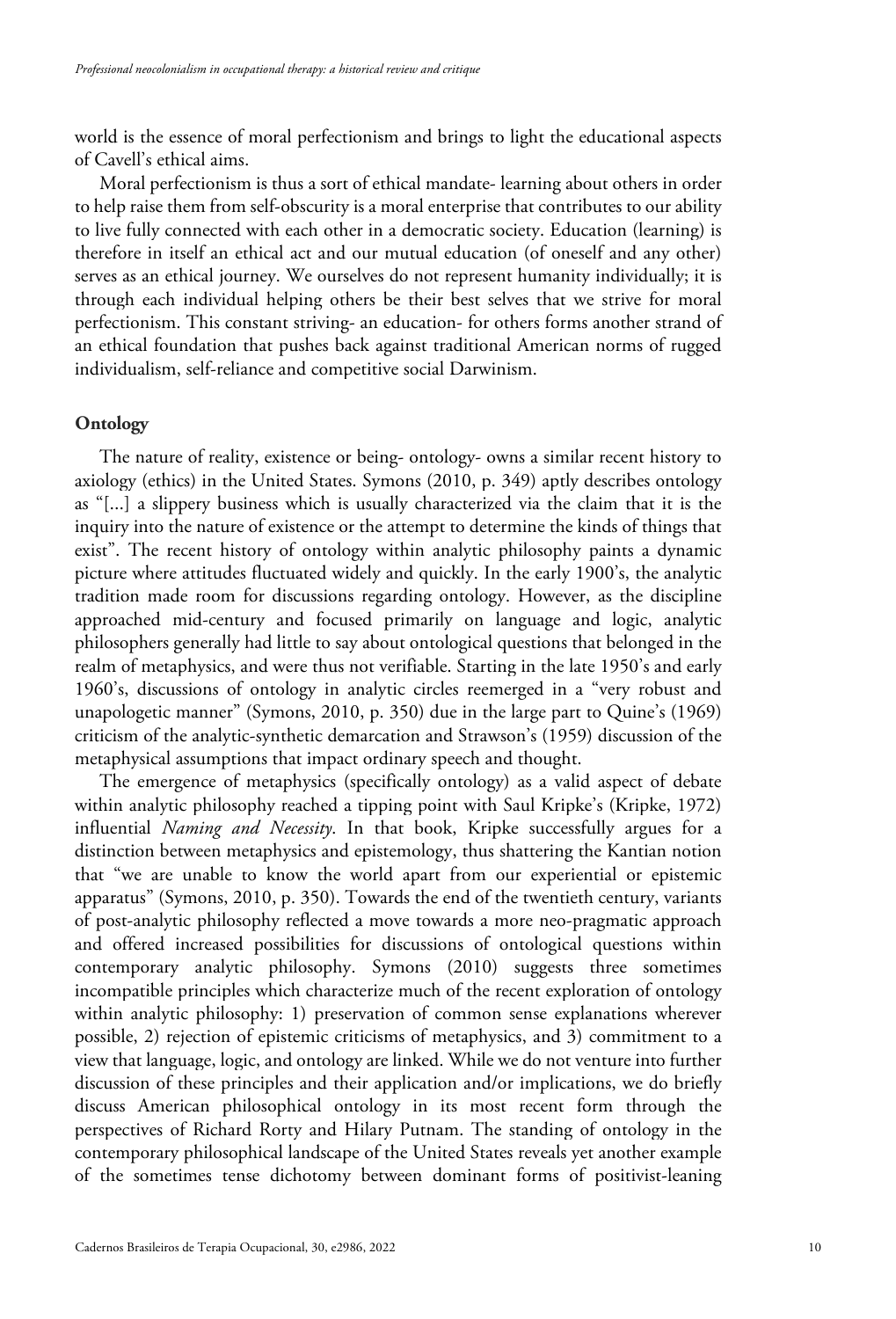analytic philosophical traditions tempered by Continentally-influenced elements of a post-analytic perspective.

Rorty (1979) suggests that there is no such thing as a human 'essence', an unchangeable or mystic entity that makes humans 'human'. Likewise, there is no inner eye of the mind that is presented with knowledge of what is 'real'. Rorty sees the traditional merger and conditional nature of ontology and epistemology as problematic, instead insisting that what is knowable, and thus real, is wholly dependent upon the unique contexts of everyday life. The world is not something to be found but something to be *made*, and language is the most useful tool for this endeavor. Rorty therefore "[...] invites us to shift our attention to the substance of being in the world, namely our concrete activities of coping manifested in successful uses of language" (Kolenda, 1990, p. 4).

For Rorty, language offers us the most reliable access to reality. To say that truth is not 'out there' is simply to say that where there are no sentences, there is no truth, and that sentences, as elements of human languages, are human *creations*. We must set aside any notion that our intrinsic nature as humans is waiting to be discovered. We form our sense of self through noting the patterns of behavior we use to cope, predict and control. Rorty views coping as an amalgam of knowledge, action and hope and that our purpose in life- our being- is to strive for ways to be "good at being human" (Kolenda, 1990; Rorty, 1982, p. 27). Therefore, if there is no essence of human nature, then human life should be allowed to seek fulfillment in whatever ways each individual finds meaningful, with solidarity (being, or living with) as the goal.

Every individual has an unconscious need to develop a sense of self in their own words as they describe the events, influences, and choices that culminate in their being (Rorty, 1989). Rorty's ontological view here is quite compatible to the quintessentially Continental school of existentialism and its centerpiece idea that humans are everevolving, self-creating beings whose choices and actions comprise their 'essence' and impact not only themselves but also the world at large (Rorty, 1989; Sartre, 1943). In existentialism, as in Rortyian neopragmatism, human existence is full of contingencies, and there are no guarantees that individuals re-describe themselves to better overcome the adversities they face. In the United States of 2021, such existential views of ontology have diffused outside of academic circles and into the mainstream where the Black Lives Matter movement has surfaced overdue discussions focused on the historical and structural limitations placed upon the ability of marginalized persons to 'be', to exist in authentic ways where they have the freedom of re-description on their own terms.

In contrast, Hillary Putnam, another giant of the post-modern analytic tradition, positions himself somewhere in between what he views as Rorty's cultural relativism and the equally popular scientific realism. A position he brands 'internal realism' in his work *Realism with a Human Face,* where he presents his own critical examination of postmodern metaphysics (Putnam, 1992). In accordance with Rorty, he regards the norms and standards by which we judge a belief's congruency with reality as historical products that evolve with time (Putnam, 1992). Thus, also like Rorty, he believes these standards are capable of reform. He also agrees in that much of human understanding about reality and what it means to exist is contextually dependent (Rockwell, 2003). For him, scientific realism ignores nuance, as nothing can be experienced outside of our own conceptual schemes, a metaphor he describes as the formation of our own individual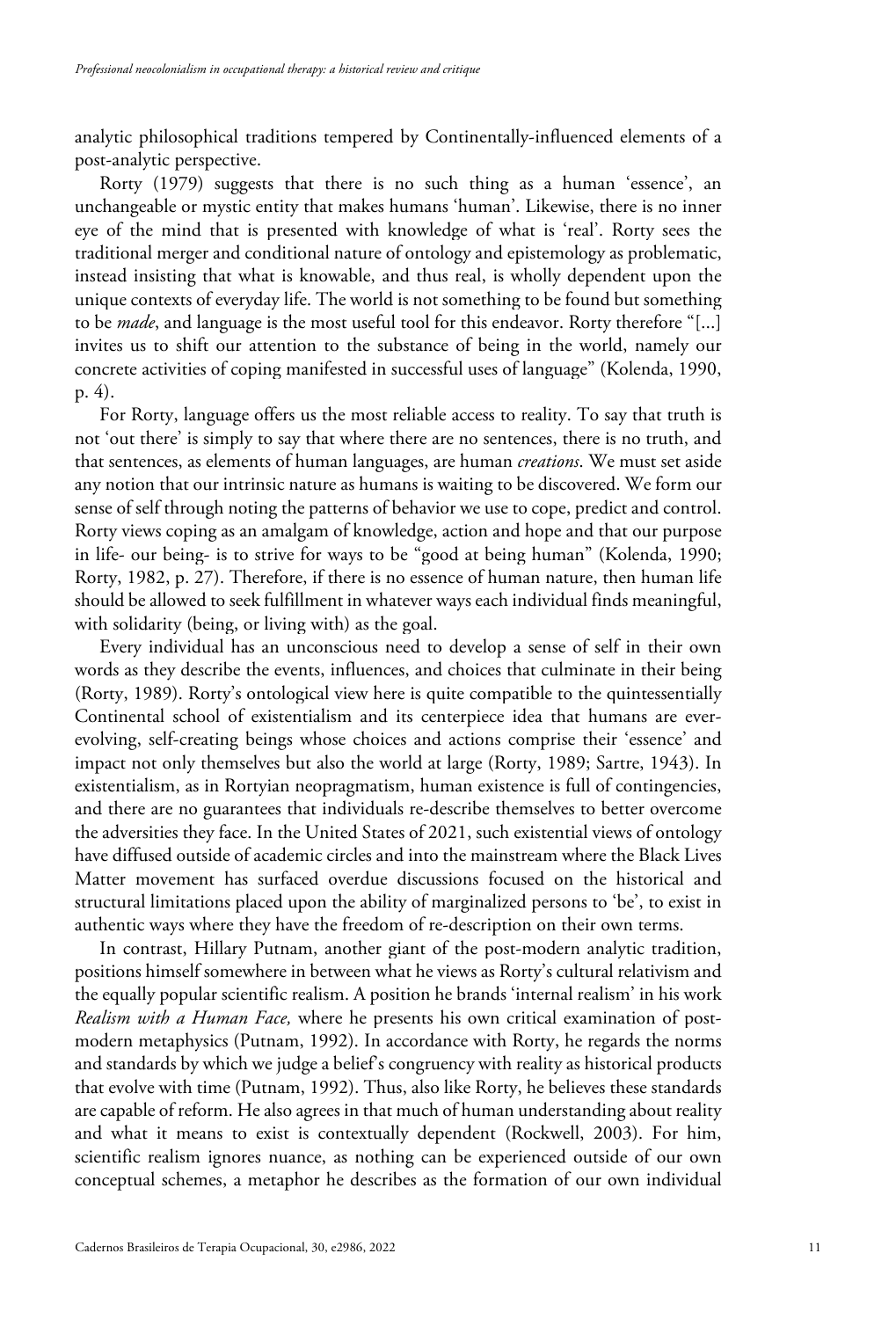'pictures' (Putnam, 1992). From Putnam's perspective, it is not bad to have pictures in philosophy, he too admits to having his own, but he begins to see a problem when we "forget they are pictures and treat them as 'the world'" (Putnam, 1992, p. 40).

Here he breaks with Rorty's view that the world is something to be made, shaped by human willpower or "our disposition to talk in certain ways" (Putnam, 1992, p. 29). He values the practical importance of context for human understanding (and meaning making) of reality, but he also affirms the existence of a reality that is completely independent of human action or belief. Just because the two may conflict at times, does not mean we should abandon the joint exploration of ontology (being) and epistemology (knowledge or truth) entirely. For Putnam, common-sense intuitions about the world should be preserved regardless of the ever-evolving nature of the standards and norms by which we judge their acceptability (Moran, 2000). From his point of view, the truth is indeed 'out there'.

True to the analytic tradition, he draws this conclusion by expanding upon a logical premise for warranted assertibility (true belief). He argues that if some beliefs are to be judged as 'warranted' while others are not, there must be then an ultimate reality on which this justifiability is based, or else these judgements would have no real legitimacy. For Putnam, (1) rightness cannot be subjective and (2) must go beyond justification (Putnam, 1992). In his view then, for all things that exist, there are real, identifiable criteria by which to define their essence, but equally important is that those criteria are, *to an extent,* determinable by us (Putnam, 1992). It's a view rife with philosophical controversy, and the potential for 'rival pictures', but for Putnam, it is a controversy and philosophical enterprise that is important to preserve. Where Rorty's individual redescriptions and abandonment of any determinate reality have fueled new, progressive fire in today's society, such as within the Black Lives Matter Movement, by Putnam's estimation, such critical consciousness raising is not based solely on an improvement in our descriptions and standards. The legitimacy of such movements is not a matter of relevance; the existence of a uniquely Black identity in the United States has always been and will always be. Applying Putnam's perspective, the growing awareness for the issue is simply a matter of historical standards catching up to this very real and tangible experience. As we move forward as a society then, Putnam would argue we must reject Realism, while 'revitalizing the realistic spirit' (Putnam, 1992, p. 42).

#### **Praxis**

As a concept, praxis has deep historical roots going back as far as one of Aristotle's three key human activities: thinking, making, and doing (Lobkowicz, 1967). Praxis later became a key feature of Marxist thought, referring to actions through which humans create and change their world (Petrovic, 1991). Praxis and action have often been used interchangeably, however, unlike Marxism's attention to praxis as activities in the context of living, in more recent analytic philosophy the focus has been on *describing* action as comprised of motives, intentions, and reasons (Bernstein, 1971). Early on, the concept of action "played an insignificant role" (Bernstein, 1971, p. 233) in the thinking of analytic philosophers. The reductionism of analytic philosophy is clear in the idea that "everything that we can legitimately describe and explain about human behavior or action can, in principle, be described and explained in terms of "motions of the body"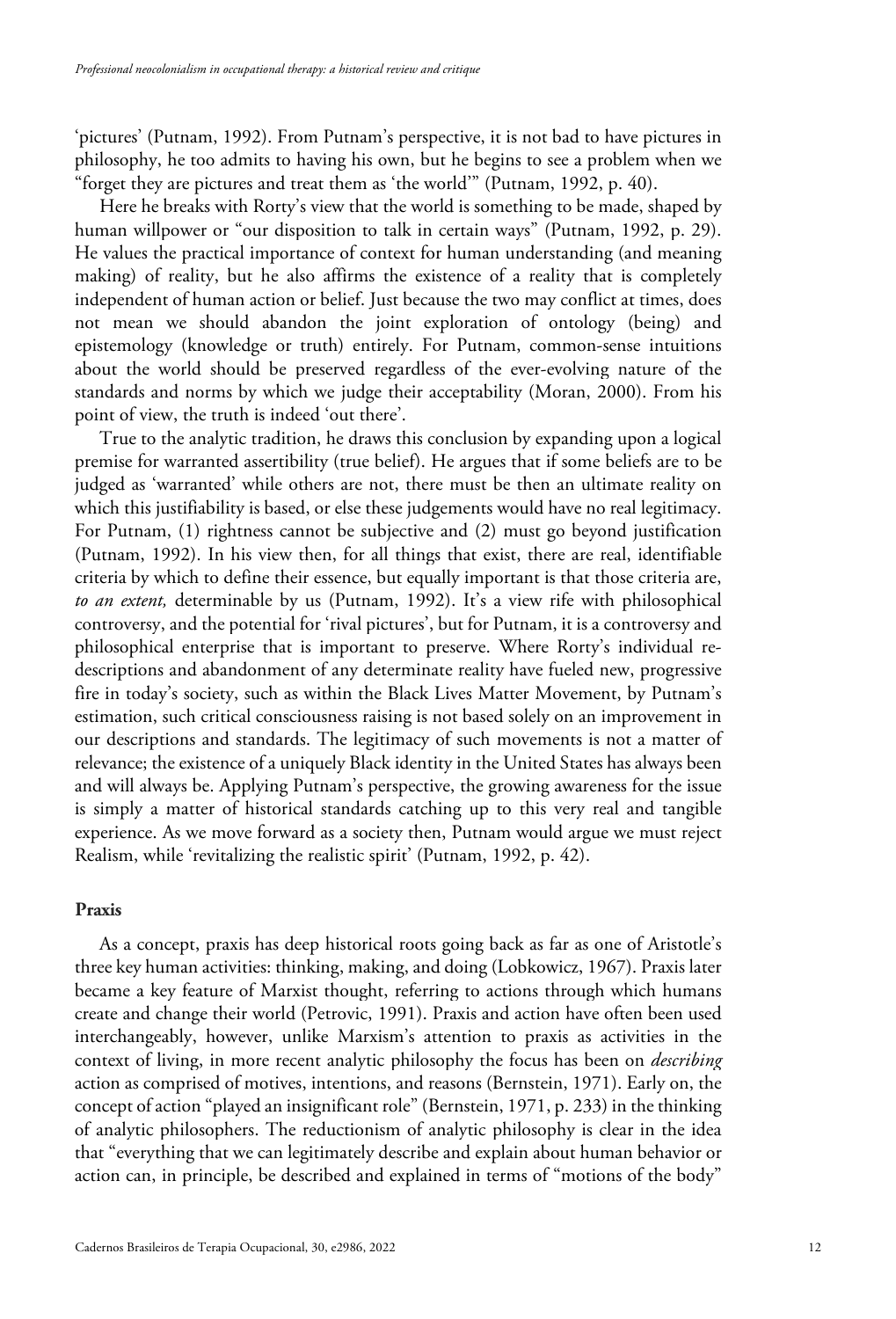or "the purely descriptive language available to physical science" (Bernstein, 1971, p. 236). Bernstein (1971, p. 237) notes this materialist stance where humans are conceived as "*nothing but* a complex physical mechanism" as typical of much of analytic philosophy's history.

In *The Logical Structure of the World*, Rudolf Carnap, an early analytic philosopher and member of the Vienna Circle, helped set the foundations for the reductionist paradigm by suggesting a 'constructional system' where it was possible to reduce all psychological concepts to physical concepts (Carnap, 1967). In Carnap's system, human action could be described in clear language "[...] whereby all statements concerning action could be transformed into statements about more basic elements" (Bernstein, 1971, p. 244). The goal here was not to explore human action and how it occurs in daily life; rather it was to understand the linguistic concept of action, its connections to other concepts, and how it could be reduced to more basic concepts (Bernstein, 1971). As time wore on, some analytic philosophers slowly began to question, if not the methods of analysis, at least the end goals of reductionism, and that the concept of action is a "fundamental one, and since it cannot be reduced or translated into a language that is exclusively mechanistic, it turns out to be a conceptual truth" (Bernstein, 1971, p. 258, 319). In 1971, Bernstein was hopeful that "younger analytic philosophers are becoming skeptical of the injunction that the exclusive job of the philosophy is to describe". However, more recent literature has not consistently borne out Bernstein's optimism that analytic philosophy has moved towards a greater engagement with everyday human praxis, despite the rise of the post-analytic strand. Rorty (1999) echoes the resilience of the classic analytic tradition into the twenty-first century, stating his skepticism about rigid philosophical methods or claims to 'scientific' expertise: "It is one thing to say that philosophers should form a distinct expert culture, but quite another to suggest that they ought to be more like mathematicians than like lawyers, or more like microbiologists than like historians" (Rorty, 1999, p. 12).

As with matters of axiology and ontology, the attention directed to praxis in American philosophy has been minimal, although this shows signs of slowly evolving as post-analytic and Continental variants of philosophical thought provide resistance to the reductionist and mechanistic inclinations of the analytic tradition. In this section, we briefly explore two perspectives of human praxis inspired by the Continental tradition: the existentialism of Jean-Paul Sartre and the neopragmatic contextualism of Richard Rorty. Although uncommonly evoked in Occupational Therapy education, research, or practice, existentialism has long supported the central role of human action as the primary means of growth and being in everyday life (Babulal et al., 2018). Existentialists remind us of the totality of human experience where action is framed as choices fraught with emotions, motivation, and imagination (Cooper, 1999; Marino, 2004). The choices which constitute our continual evolution (i.e., we choose what we become) are inherently individual in nature, as Bernstein (1971, p. 117-119) notes, "human action is not to be confused with social *praxis*, or indeed, any of its manifestations. Action here is a form of inwardness". Bernstein further avers that "our existential problem as unique individuals cannot be spoken to in terms of anyone else's thought". That said, we *can* confront the inwardness of our actions and critically reflect on the possible consequences of individual choices on others. Indeed, for Sartre, action merges with ethics to form a semblance of praxis within the concept of freedom: "The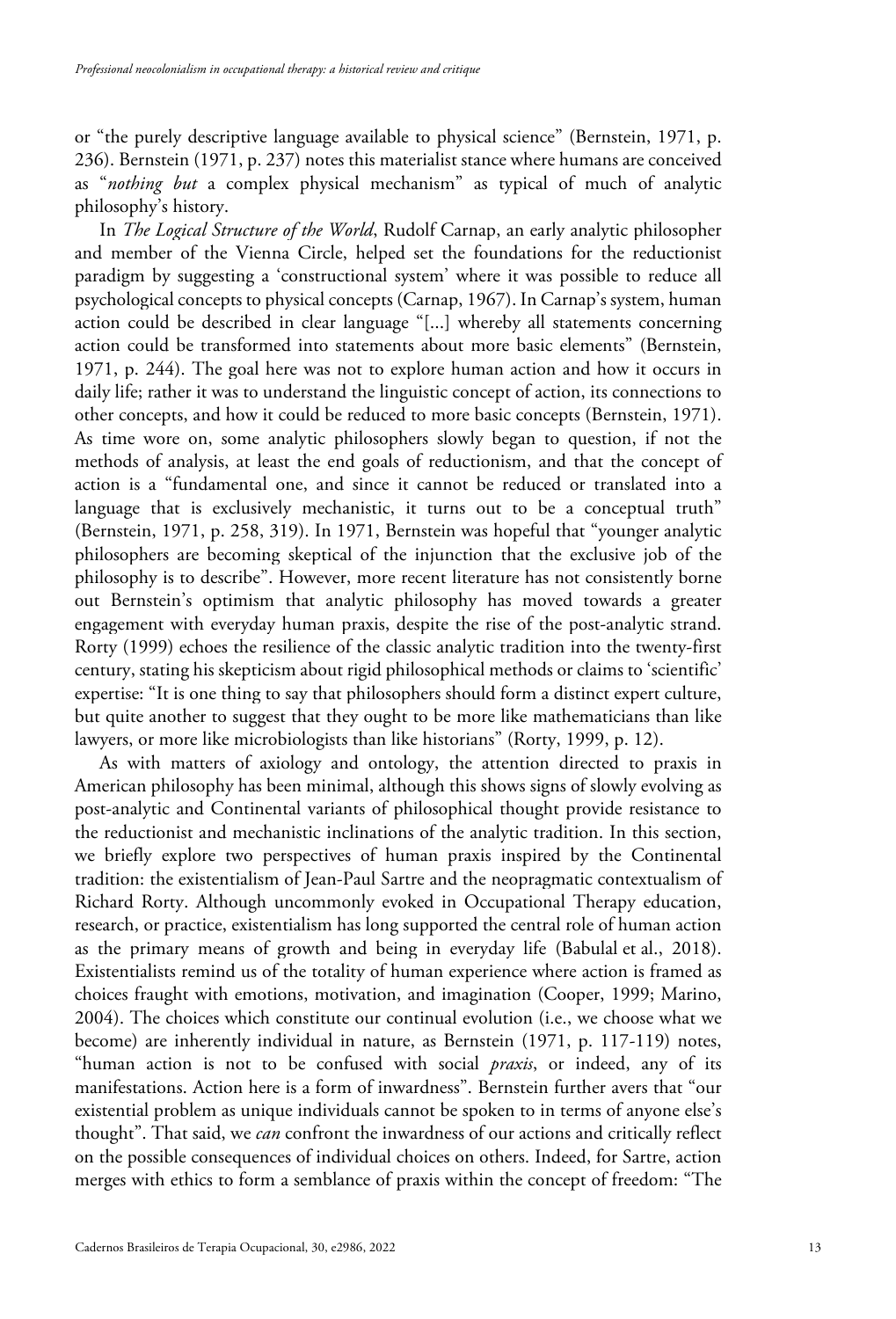ultimate meaning of the acts of honest men is the quest for freedom…in wanting freedom we discover that it depends entirely on the freedom of others…I can take freedom as my goal only if I take that of others as a goal as well" (Sartre, 1960, p. 82- 83). Sartre's position here has been criticized as methodologically shallow by professional philosophers (Bernstein, 1971), however, we view the solidarity of contingent collective freedom as a form of praxis which has valuable implications for living well together.

Much of Richard Rorty's thought culminates in varieties of praxis; his entire philosophical project can be seen as an attempt to focus on practical action applying what we believe to be true today, knowing that what we have to say and our way of describing a phenomena is not the only one (Rorty, 1979). Rorty's epistemology, for example, stresses individual knowledge-making, but in the name of collective good that makes us more tolerant and humane (Kolenda, 1990). Similarly, inventing new vocabularies is a creative act that can be transformative. Rorty's views on ethics are also framed with praxis in mind. Avoiding cruelty within social institutions requires "[...] maximizing the quality of education, freedom of the press, educational opportunity, and opportunities to exert a political influence [...]" (Rorty, 1989, p. 67). Guignon (1982, p. 361) notes that the distinctly Rortyian question "Are we using the right means to attain our ends?" is more focused on the action (means) than the unanswerable question of whether we have identified the 'correct' ends. Rorty's emphasis on avoiding cruelty, building solidarity, and achieving human consensus all speak to the value of collective human praxis in effecting change towards a more just world.

#### **Discussion**

Although there appears to be a slowly increasing diversity in philosophies (postanalytic and/or Continental varieties, specifically) in American academic circles, those most commonly translated or expressed in everyday policies, legislation, processes, and infrastructure continue to be based on traditional analytic methods. In an era defined by the global concerns of systemic racism, climate chaos, and the COVID-19 pandemic, crucial issues which would clearly benefit from a much wider problem-solving approach, why is this? We suggest that a major driver is the influence of a pervasive but often hidden neoliberal agenda and associated intrusion of financial and special interests which ignore, override, or- in some cases- deliberately marginalize and stifle competing philosophical or ethical considerations. Simply put, in the analytic paradigm, accepted epistemologies and lack of sustained attention to ethics and praxis provide reductionist philosophical foundations that support neoliberalism. Under a neoliberal paradigm, most facets of society are economized and privatized, thus there is ample motivation to develop systems and structures which sustain the priority of the free market and the transactional nature and commodification of daily life (Birch, 2015; Brown, 2006). Market fundamentalism, a key assumption of neoliberalism, suggests that markets unfettered by regulation can self-correct and essentially provide the social stability to deliver not only economic gain, but also freedom and quality of life (Block, 2007; Block & Somers, 2016). In reality, free markets are not ethically neutral despite propaganda to the contrary (Sandel, 2012). Therefore, market fundamentalism (as a key element of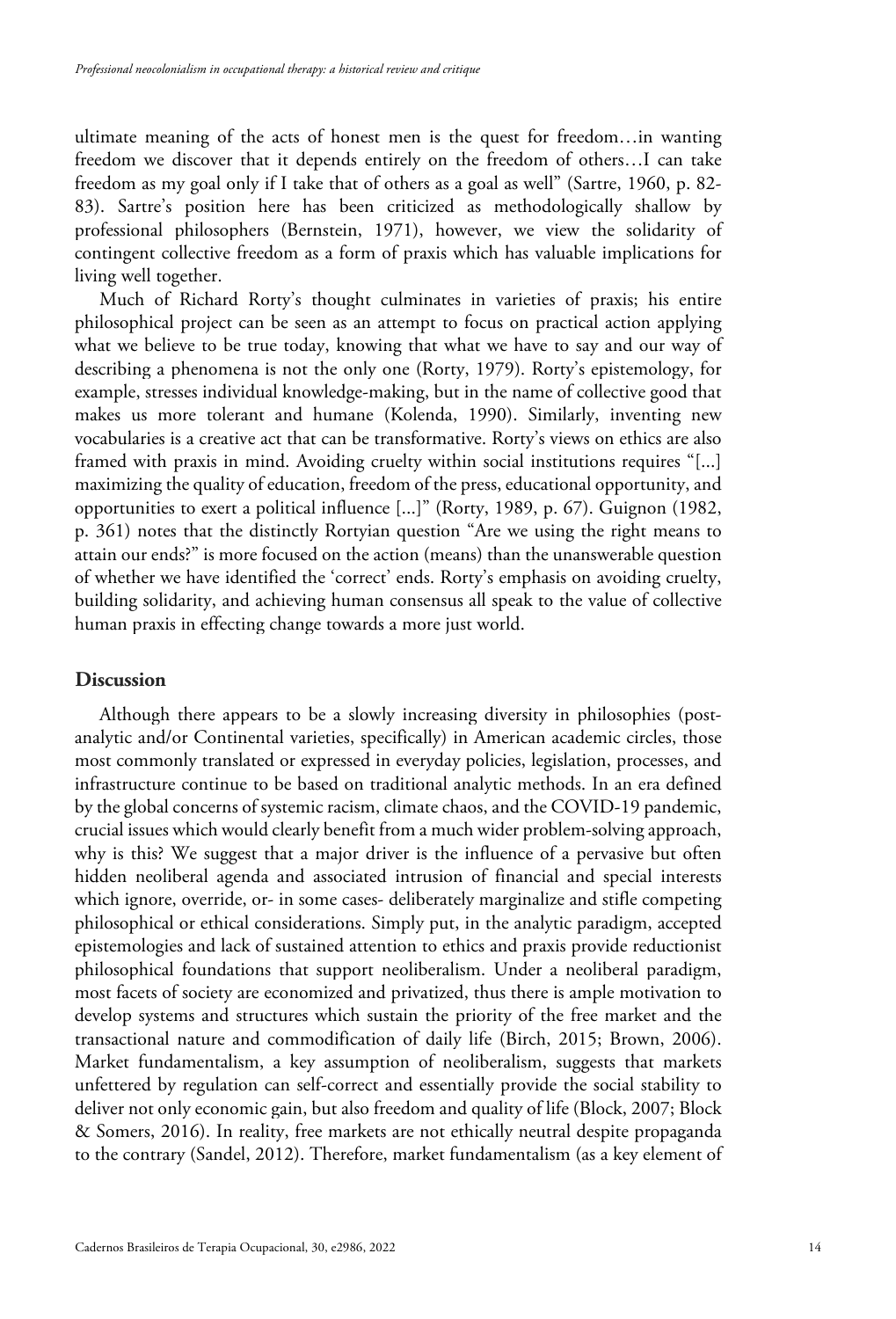neoliberalism) marginalizes social goods which are not subject to economic metrics and provides conditions ripe for neocolonial oppression and injustice.

Northern Occupational Therapy is therefore part of the neoliberal apparatus and the epistemologies, lexicons, ways of practice, educational priorities, research methodologies, and ethical considerations have been perpetuated as elements of professional neocolonialism. Neocolonialism can be broadly defined as foreign (typically Northern capitalist) influence on and exploitation of another nation. Rather than the direct military and political domination typical of historical colonialism, neocolonialism manifests itself in more subtle economic, cultural, or intellectual ways that can result in financial dependency and subversion of local ways of thinking and doing (Nkrumah, 1966; Sartre, 2001). By 'professional neocolonialism', we refer to the hegemonic phenomenon where the theoretical imperialism (Mohanty, 1994; Hammell, 2009; Hammell, 2011) that permeates many of the concepts and modes of Northern Occupational Therapy (e.g. client-centered practice, independence, and productivity) are assumed to be universal and are therefore imposed globally as the profession expands. What results is the violence that occurs when the profession's minority assumptions dominate and diminish Occupational Therapy's potential benefit on the well-being of local collectives.

In addition to the symbiotic relationship between neoliberalism and analytic reductionism, philosophy in the United States remains ensconced in the Academy; deep, critical discussion and the use of philosophical perspectives to solve the problems facing the public have rarely (see United States Progressive Era, 1890-1920, particularly the pragmatist John Dewey in educational circles) been commonplace. Kuklick (2001, p. 227) laments that philosophy in the United States has been "an inward-looking organization that had its own set of professional questions and seldom reached out to the wider culture". These two contextual features have merged to create a situation where the intellectual foundations underlying the very fabric of society can serve as scaffolds for oppression, marginalization, and injustice. While neoliberalism is not a new idea and certainly present worldwide, its expression in the United States has been particularly strong and globally influential (Harvey, 2005; Jones, 2014).

Northern Occupational Therapy, while publicly advocating for a holistic perspective and client-centered approach, is a profession that has historically used reductionist philosophies to help gain legitimacy and power in the healthcare landscape (Gillette & Kielhofner, 1979; Kielhofner & Burke, 1977; Quiroga, 1995; Taff & Babulal, 2021). However, this relationship between the often subtle (the philosophical touchstones for Occupational Therapy have never been clearly delineated or routinely applied throughout the past century (Breines, 1987; Taff & Babulal, 2021) but significant impact of mainly positivist philosophies on various facets of the profession has not been deeply examined or addressed in largely unmet needs for consistent, honest critique. In addition, while its perhaps surprising that Americans as a generally pragmatic people have not embraced praxis as a possibility, or even a responsibility of every citizen, the American fable forged of a mix of rugged individualism, capitalist free-market competition, and social Darwinism has diminished the possibility of praxis (as directed, beneficent action) being utilized for the common good on a widespread basis. Humanist concern for the collective is often shoved aside by the myth of meritocracy, far-right conservative political ideology, and other expressions of neoliberalism (Sandel, 2020).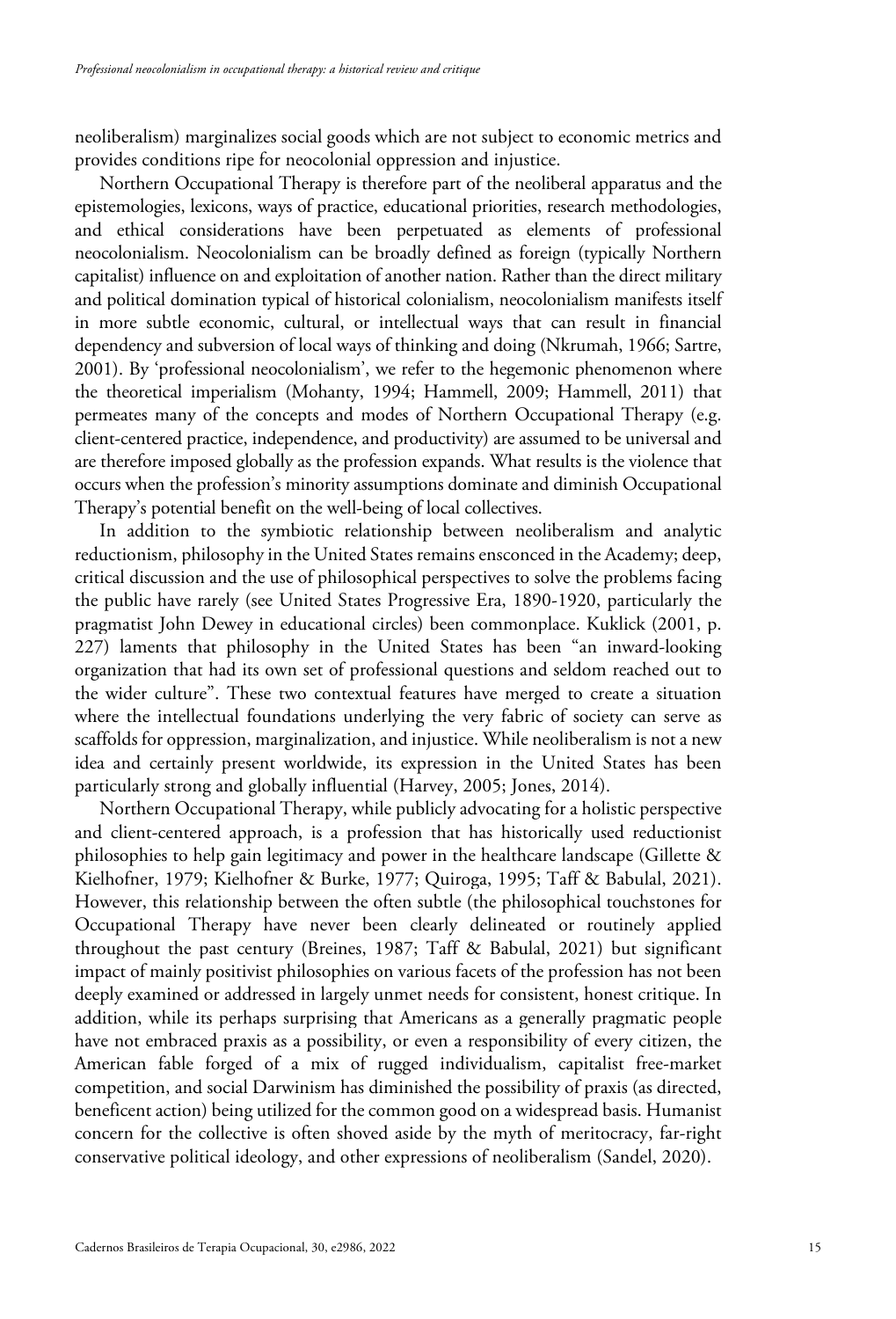Under such a system where the main motives are profit-driven, theoretical imperialism and professional neocolonialism are effective tools to maintain the status quo; Northern Occupational Therapy features these elements as subtly integrated in all aspects of its practice, education, and research. A reductionist, mechanistic philosophical underpinning lays the foundation for the neoliberal system to thrive without concern for the human aspects of subjectivity and the distinct power of narratives of lived experience. Analytic philosophies generally do not consider ethics or subjective phenomenology as priorities, and this intellectual context minimizes the chances for enriching the discourse of research and policy as translated to everyday life. Subsequently, voices calling for accountability, person-directed services and collective wellbeing in practice are often silenced (Taff et al., 2014). Similarly, the context for education bears the impact of reductionist philosophies. This is particularly evident in curricular content, accreditation standards, and certification examinations, but also in certain instructional strategies and assessment methods.

# **Conclusion: Opportunities to Redirect the Discourse and Impact of Philosophy**

In this historical review, we set out to explore the evolution of philosophies in the United States and demonstrate how the dominant analytical tradition helps support neoliberalism, and in the specific case of Occupational Therapy, creates a context of professional neocolonialism as it expands globally. Admittedly, the above criticisms are sweeping statements, and the complexity and entanglements of neoliberalism within current healthcare cannot be easily or adequately explained in any arena, let alone in a single paper. However, it is clear these are issues which Occupational Therapy must unmask, disentangle, and dismantle in order to minimize the damage caused by professional neocolonialism and its root catalyst, neoliberalism. As we summarize our discussion, we now briefly offer some recommendations to address Northern neocolonialism in professional education, research, and practice:

# **Unmasking**

- Expose the impact of reductionist philosophies on the current professional lens and how those assumptions limit our approaches to intervention and understanding of occupational engagement
- Expand the skepticism and relativist leanings within neopragmatic philosophies in conjunction with the Southern emphasis on recognizing power inequalities in relation to what constitutes knowledge within our profession (and who makes those decisions)
- Honor both Southern and neopragmatic viewpoints that there is an inherent tension between private pursuits (self-actualization) and moral or community obligations in relation to occupational choice. Specifically expanding the influence of Southern viewpoints that there is an "inseparability of the collective dimension and individual needs" (Malfitano et al., 2014, p. 303).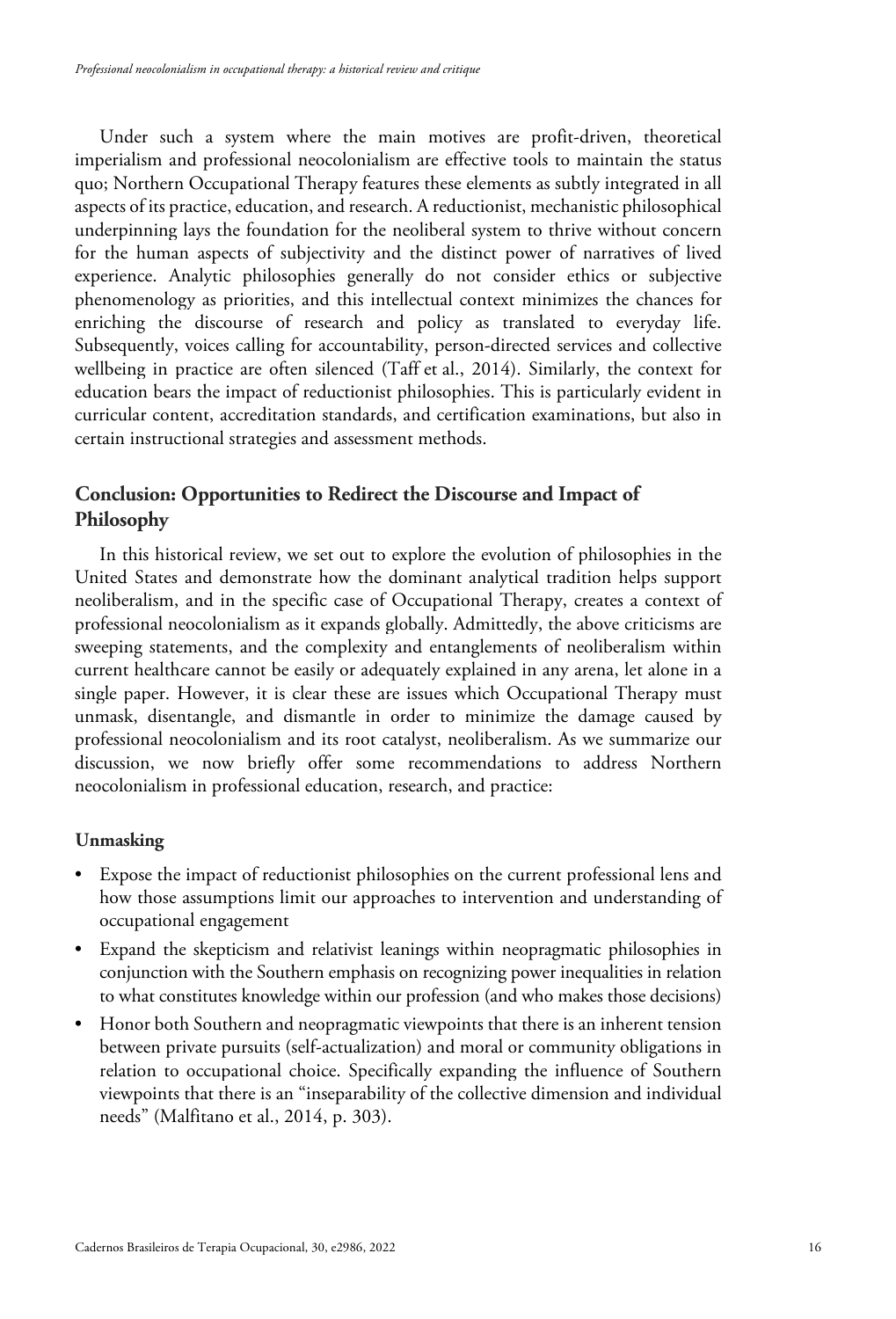- Embrace principles of critical consciousness raising in students and practitioners as a means of unmasking underlying assumptions within Northern theories guiding professional models of practice
- Re-examine explicit and implicit values within the profession, especially language used in research, professional documents, jargon, and even deficits-based documentation (for example, the AOTA Code of Ethics removal of social justice from the 2015 version's principles) (Mahoney & Kiraly-Alvarez, 2019). What 'reality' does the language within our central documents and process reflect?

# **Disentangling**

- Disassociate research from reductionism's lack of nuance by placing priority on the real-life contexts and contingencies that traditional analytic paradigms tend to minimize or ignore for scientific standards of evidence;
- Abandon the century-old quest for acceptance and acknowledgement of our legitimacy as a profession within a biomedical paradigm; shift to new practice areas that meet people within the contexts in which they actually perform their activities;
- Disentangle the profession from rigid standards for function/recovery-based reimbursement systems driven by neoliberalism; we must choose between values of the power of the *meaning* we make from doing and the overemphasis on the *how and what* of doing;
- Pursue and publish more research that explores the real-life contexts, nuances, or contingencies related to occupational engagement that traditional analytic paradigms overlook or undervalue.

# **Dismantling**

- Advocate to dismantle the systems reinforcing the more oppressive aspects of Northern ideologies. This should include applying the Southern emphasis on praxis and social activism to move towards an occupational therapy that emphasizes the role of clinical practitioner as political agent;
- Design curricula that prepare students to be activists, not technicians;
- Explicitly connect the accountability of practitioners to the well-being of the people they serve;
- Prioritize our duty to address social injustices at community and population levels (e.g., social determinants of health, systemic racism) and their impact on human health and well-being.

In conclusion, we suggest that Southern Occupational Therapies (Guajardo et al., 2015; Malfitano et al., 2019) offer a path forward that can be complemented by integrating elements of Continentally-inspired philosophies such as neopragmatic contextualism (Taff et al., 2014) to buffer the impact of Northern neocolonialism. Not only is it an ethical responsibility, it also bodes well for the re-imagination and growth of Occupational Therapy as a profession which focuses on individual capabilities and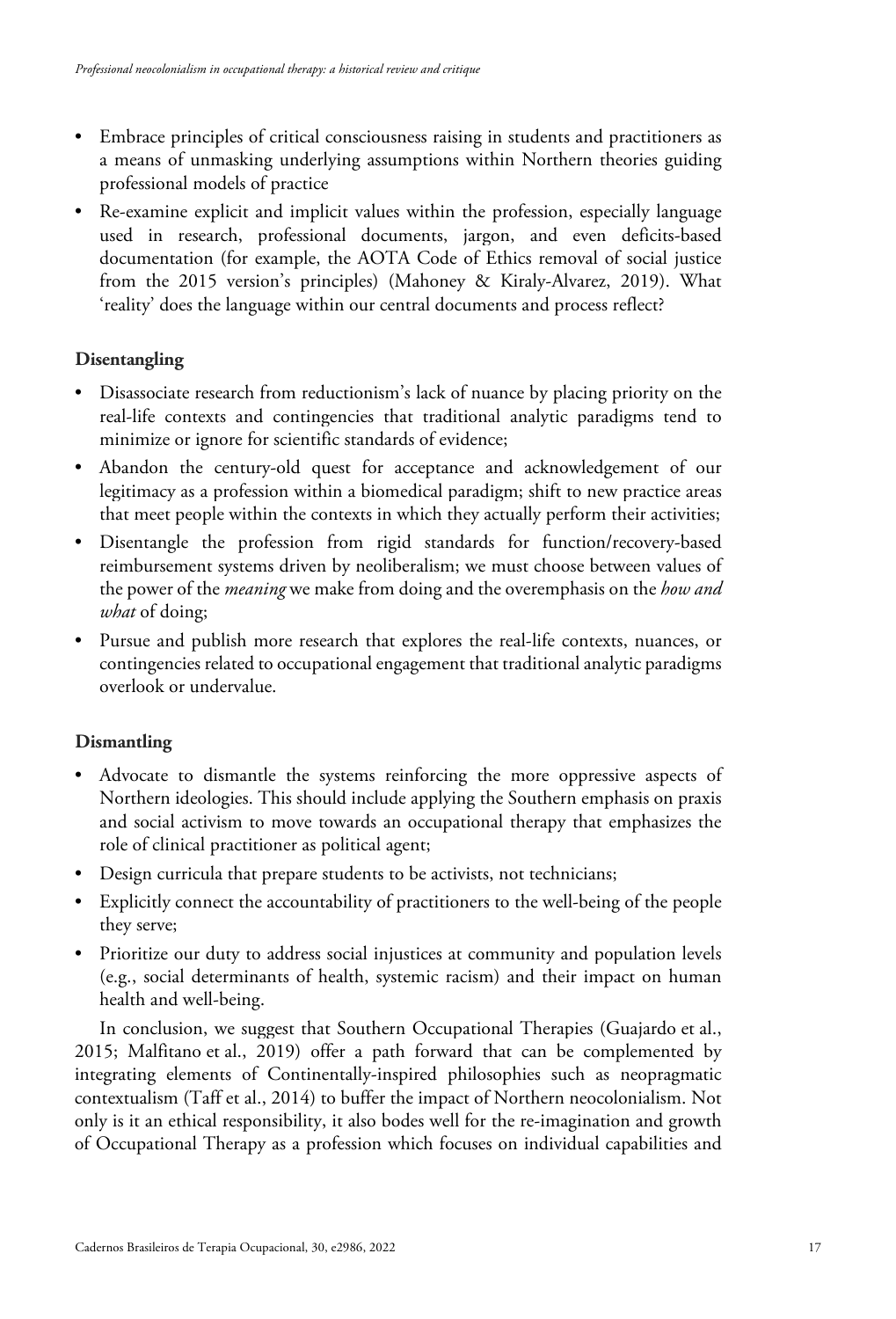collective wellbeing in stark awareness of its potential, and responsibility, as an inherently political endeavor (Pollard et al., 2008).

# **References**

- Arcilla, R. V. (2012). Perfectionism's educational address. In N. Saito & P. Standish (Eds.), *Stanley Cavell and the education of grownups* (pp. 148-169). New York: Fordham University Press.
- Babulal, G. M., Chandiramani, A. H., & Taff, S. D. (2021). Deconstruction and the institution of occupation. In S. D. Taff (Ed.), *Philosophy and occupational therapy: Informing education, research, and practice* (pp. 181-188). New Jersey: Slack Incorporated.
- Babulal, G. M., Selvaratnam, A., & Taff, S. D. (2018). Existentialism in Occupational Therapy: implications for practice, research, and education. *Occupational Therapy in Health Care*, *32*(4), 393- 411. http://dx.doi.org/10.1080/07380577.2018.1523592.
- Barone, A. (2020). *American dream*. Investopedia. Retrieved from https://www.investopedia.com/terms/a/americandream.asp
- Bernstein, R. J. (1971). *Praxis and action: contemporary philosophies of human activity.* Pennsylvania: University of Pennsylvania Press.
- Birch, K. (2015). Neoliberalism: the whys and wherefores…and directions. *Sociology Compass*, *9*(7), 571- 584. http://dx.doi.org/10.1111/soc4.12277.
- Block, F. (2007). Confronting market fundamentalism: doing 'public economic sociology'. *Socioeconomic Review*, *5*(2), 326-334.
- Block, F., & Somers, M. R. (2016). *The power of market fundamentalism: Karl Polanyi's critique.* Massachusetts: Harvard University Press.
- Breines, E. (1987). Pragmatism as a foundation for occupational therapy curricula. *The American Journal of Occupational Therapy*, *41*(8), 522-525.
- Brown, W. (2006). *Regulating aversion: tolerance in the age of identity and empire.* Princeton: University Press.
- Carnap, R. (1967). *The logical structure of the world.* California: University Press.
- Cavell, S. (1990). *Conditions handsome and unhandsome.* Chicago: University Press.
- Christiansen, C. H. (2017). Foreword. In L. T. Andersen & K. L. Reed. *The history of occupational therapy: the first century* (pp. 13-15). Thorofare: Slack Incorporated.
- Connell, R. (2007). *Southern theory: the global dynamics of knowledge in social science.* Austrália: Allen & Unwin.
- Cooke, E. F. (2004). Rorty on conversation as an achievement of hope. *Contemporary Pragmatism*, *1*(1), 83-102.
- Cooper, D. E. (1999). *Existentialism: a reconstruction.* New Jersey: Wiley-Blackwell.
- Critchley, S. (2001). *Continental philosophy: a very short introduction.* Oxford: University Press.
- Drummond, A. F., & Cruz, D. M. C. (2018). History of occupational therapy in Brazil: Inequalities, advances, and challenges. *Annals of International Occupational Therapy*, *1*(2), 103-112. http://dx.doi.org/10.3928/24761222-20180409-01.
- Dummett, M. (1993). *The seas of language.* Oxford: University Press.
- Gettier, E. L. (1963). Is justified true belief knowledge? *Analysis*, *23*(6), 121-123.
- Gillette, N., & Kielhofner, G. (1979). The impact of specialization on the professionalization and survival of occupational therapy. *The American Journal of Occupational Therapy*, *33*(1), 20-28.
- Glendinning, S. (2006). *The idea of continental philosophy.* Edinburgh: University Press.
- Glock, H. J. (2011). Doing good by splitting hairs? Analytic philosophy and applied ethics. *Journal of Applied Philosophy*, *28*(3), 225-240. http://dx.doi.org/10.1111/j.1468-5930.2011.00538.x.
- Goodman, N. (1978). *Ways of worldmaking.* Cambridge: Hackett Publishing Company.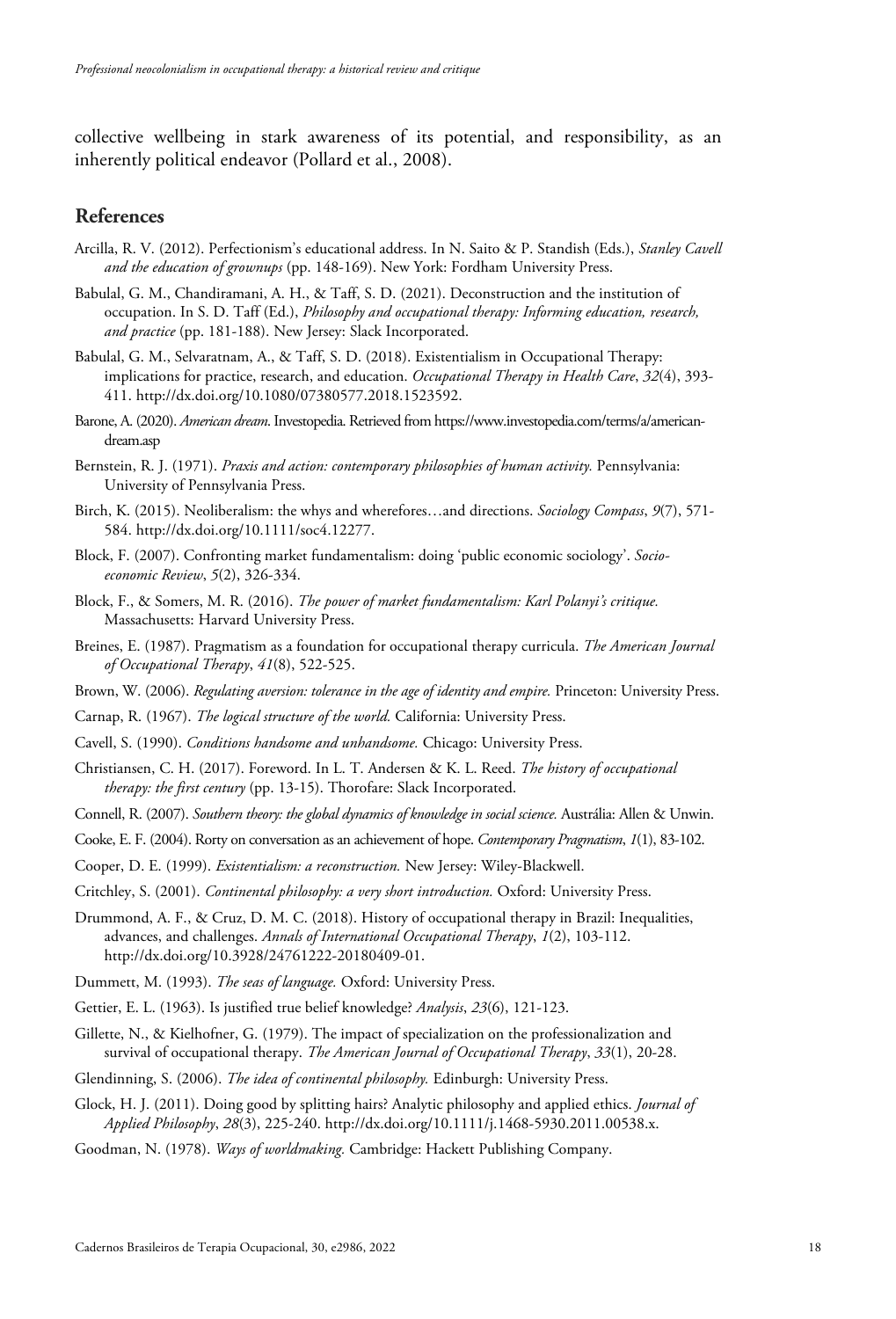- Guajardo, A., Kronenberg, F., & Ramugondo, E. L. (2015). Southern occupational therapies: emerging identities and practices. *South African Journal of Occupational Therapy*, *45*(1), 3-10. http://dx.doi.org/10.17159/2310-3833/2015/v45no1a2.
- Guignon, C. B. (1982). Saving the differences: Gadamer and Rorty. *PSA: Proceedings of the Biennial Meeting of the Philosophy of Science Association, 2,* 360-367.
- Gupta, J., & Taff, S. D. (2015). The illusion of client-centred practice. *Scandinavian Journal of Occupational Therapy*, *22*(4), 244-251. http://dx.doi.org/10.3109/11038128.2015.1020866.
- Hammell, K. W. (2009). Sacred texts: a sceptical exploration of the assumptions underpinning theories of occupation. *Canadian Journal of Occupational Therapy*, *76*(1), 6-13. http://dx.doi.org/10.1177/000841740907600105.
- Hammell, K. W. (2011). Resisting theoretical imperialism in the disciplines of occupational science and occupational therapy. *British Journal of Occupational Therapy*, *74*(1), 27-33. http://dx.doi.org/10.4276/030802211X12947686093602.
- Hare, R. M. (1952). *The language of morals.* Oxford: University Press.
- Harvey, D. (2005). *A brief history of neoliberalism.* Oxford: University Press.
- Hooper, B., & Wood, W. (2002). Pragmatism and structuralism in occupational therapy: the long conversation. *The American Journal of Occupational Therapy*, *56*(1), 40-50. http://dx.doi.org/10.5014/ajot.56.1.40.
- Jones, D. S. (2014). *Masters of the universe: Hayek, Friedman, and the birth of neoliberal politics.* Princeton: Princeton University Press.
- Kant, I. (1998). Immanuel Kant, Critique of Pure Reason. In P. Guyer & A. Wood (Eds.), *Critique of Pure Reason (The Cambridge Edition of the Works of Immanuel Kant)* (pp. 81-84). Cambridge: Cambridge University Press.
- Kant, I. (2000). First introduction to the critique of the power of judgment. In P. Guyer & E. Matthews (Eds.), *Critique of the Power of Judgment (The Cambridge Edition of the Works of Immanuel Kant)* (pp. 1-52). Cambridge: Cambridge University Press. http://dx.doi.org/10.1017/CBO9780511804656.003.
- Kielhofner, G. (2009). *Conceptual foundations of occupational therapy.* Filadélfia: F. A. Davies Company.
- Kielhofner, G., & Burke, J. P. (1977). Occupational therapy after 60 years: an account of changing identity and knowledge. *The American Journal of Occupational Therapy*, *31*(10), 675-689.
- Kolenda, K. (1990). *Rorty's humanistic pragmatism: philosophy democratized.* Florida: University of South Florida Press.
- Kripke, S. A. (1972). *Naming and necessity.* Cambridge: Harvard University Press.
- Kronenberg, F. (2013). Doing well-doing right together: A practical wisdom approach to making occupational therapy matter. *New Zealand Journal of Occupational Therapy*, *60*(1), 24-32.
- Kuhn, T. S. (1962). *The structure of scientific revolutions.* Chicago: University of Chicago Press.
- Kuklick, B. (2001). *A history of philosophy in America, 1720-2000.* Oxford: Oxford University Press.
- Levinas, I. (1969). *Totality and infinity: an essay on exteriority.* Duquesne: Duquesne University Press.
- Lobkowicz, N. (1967). *Theory and practice: history of a concept from Aristotle to Marx.* Notre Dame Press: University of Notre Dame Press.
- Mahoney, W. J., & Kiraly-Alvarez, A. F. (2019). Challenging the status quo: infusing Non-Western ideas into occupational therapy education and practice. *The Open Journal of Occupational Therapy*, *7*(3), 1- 10. http://dx.doi.org/10.15453/2168-6408.1592.
- Malfitano, A. P. S., Lopes, R. E., Magalhães, L., & Townsend, E. A. (2014). Social occupational therapy: conversations about a Brazilian experience. *Canadian Journal of Occupational Therapy*, *81*(5), 298- 307. http://dx.doi.org/10.1177/0008417414536712.
- Malfitano, A. P. S., Whiteford, G., & Molineaux, M. (2019). Transcending the individual: the promise and potential of collectivist approaches in occupational therapy. *Scandinavian Journal of Occupational Therapy, 28*(3), 1-13. http://dx.doi.org/10.1080/11038128.2019.1693627.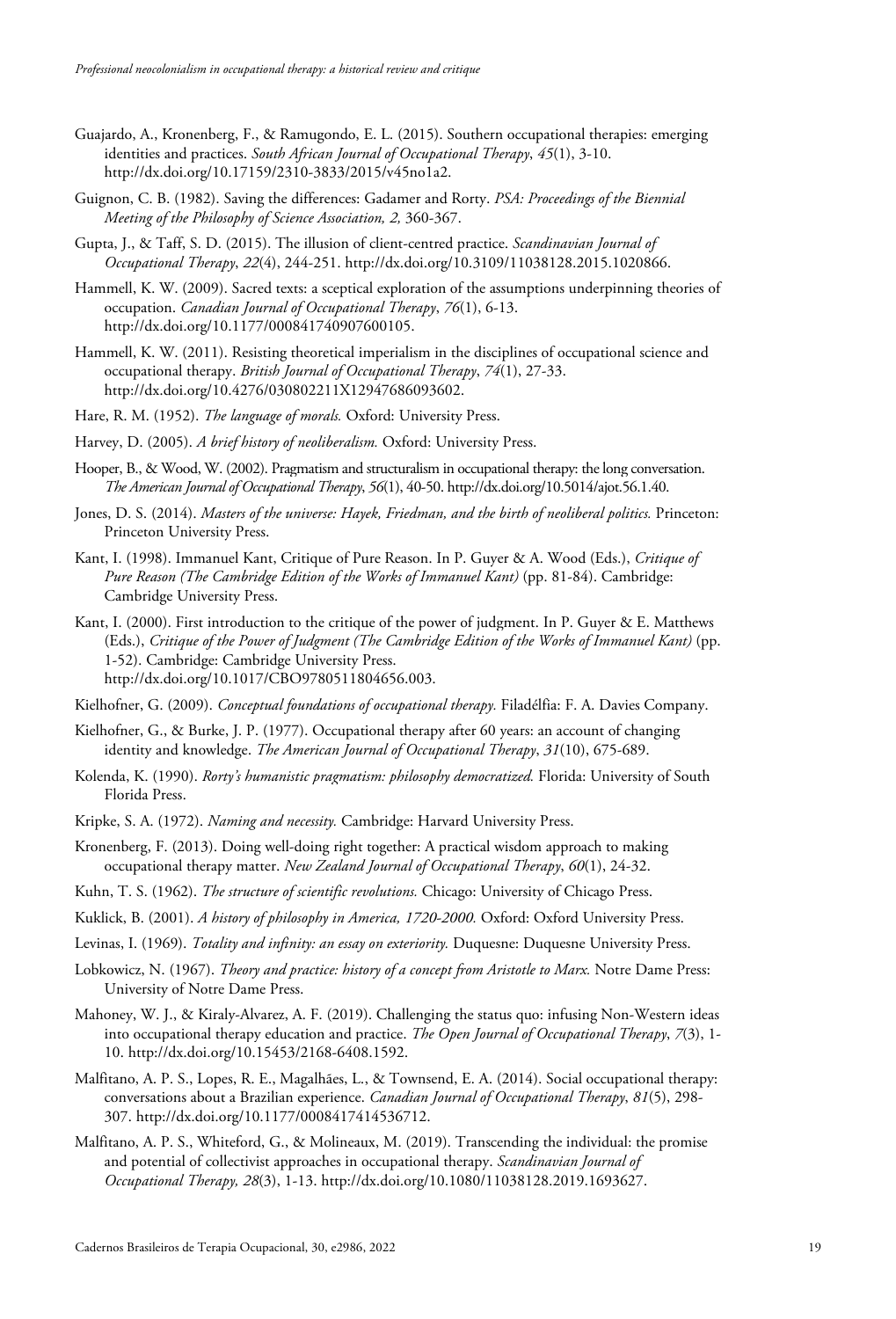- Marcuse, H. (1964). *One-dimensional man: studies in the ideology of advanced industrial society.* Boston: Beacon Press.
- Marino, G. (2004). *Basic writings of existentialism.* New York: Modern Library.
- Mohanty, C. T. (1994). Under Western eyes: feminist scholarship and colonial discourses. In P. Williams & L. Chrisman (Eds.), *Colonial discourse and postcolonial theory* (pp. 196-220). Columbia: Columbia University Press.
- Moore, G. E. (1994). *Principia ethica.* Cambridge: Cambridge University Press.
- Moran, D. (2000). Hillary Putnam and Immanuel Kant: two 'internal realists'? *Synthese*, *123*, 65-104. http://dx.doi.org/10.1023/A:1005273927958.
- Nkrumah, K. (1966). *Neo-colonialism: The last stage of imperialism.* USA: International Publishers, Inc.
- Petrovic, G. (1991). Praxis. In T. Bottomore, L. Harris, V. G. Kiernan, & R. Miliband (Eds.), *The dictionary of Marxist thought* (pp. 435). New Jersey: Blackwell Publishers.
- Pollard, N., Kronenberg, F., & Sakellariou, D. (2008). A political practice of occupational therapy. In N. Pollard, D. Sakellariou & F. Kronenberg (Eds.), *A political practice of occupational therapy* (pp. 3-19). Londres: Elsevier Churchill Livingstone.
- Preston, A. (2019). Soames on ethics: a new vision for the future of analytic philosophy? *Philosophical Studies*, *176*, 1347-1355. http://dx.doi.org/10.1007/s11098-019-01266-4.
- Pritchard, D. (2016). *What is this thing called philosophy?* Abingdon: Routledge.
- Putnam, H. (1992). *Realism with a human face.* Cambridge: Harvard University Press.
- Putnam, H. (1998). A half-century of philosophy, viewed from within. In T. Bender & C. E. Schorske (Eds.), *American academic culture in transformation: fifty years, four disciplines* (pp. 175-208). Princeton: Princeton University Press.
- Quine, W. V. (1969). *Ontological relativity and other essays.* Columbia: Columbia University Press.
- Quine, W. V. (1981). *Theories and things.* Cambridge: Harvard University Press.
- Quiroga, V. A. M. (1995). *Occupational therapy: the first 30 years, 1900-1930.* Rockville: AOTA.
- Rajchman, J. (1985). Philosophy in America. In J. Rajchman & C. West (Eds.), *Post-analytic philosophy* (pp. 9-30). Columbia: Columbia University Press.
- Rajchman, J., & West, C. (1985). *Post-analytic philosophy.* Columbia: Columbia University Press.
- Rawls, J. (1970). *A theory of justice.* Londres: Belknap Press.
- Rockwell, T. (2003). Rorty, Putnam, and the Pragmatist view of epistemology and metaphysics. *Education and Culture*, *19*(1), 8-16.
- Rorty, R. (1979). *Philosophy and the mirror of nature.* Princeton: Princeton University Press.
- Rorty, R. (1982). *Consequences of Pragmatism.* Minnesota: University of Minnesota Press.
- Rorty, R. (1989). *Contingency, irony, and solidarity.* Cambridge: Cambridge University Press.
- Rorty, R. (1999). *Philosophy and social hope.* London: Penguin Books.
- Sandel, M. J. (2012). *What money can't buy: the moral limits of markets.* New York: Farrar, Straus and Giroux.
- Sandel, M. J. (2020). *The tyranny of merit: what's become of the common good?* New York: Farrar, Straus and Giroux.
- Sartre, J. P. (1943). *Being and nothingness: a phenomenological essay on ontology* (H. E. Barnes Trans). Washington: Washington Square Press.
- Sarte, J. P. (1960). *L'Existentialisme est un humanism.* França: Nagel Publisher.
- Sartre, J. P. (2001). *Colonialism and neocolonialism.* (S. Brewe, Trans.). Abingdon: Routledge.
- Schwartz, S. P. (2012). *A brief history of analytic philosophy: From Russell to Rawls.* Hoboken: Wiley-Blackwell Publishing.
- Soares, L. (1991). *Terapia ocupacional – Lógica do capital ou do trabalho?* São Paulo: Hucitec.